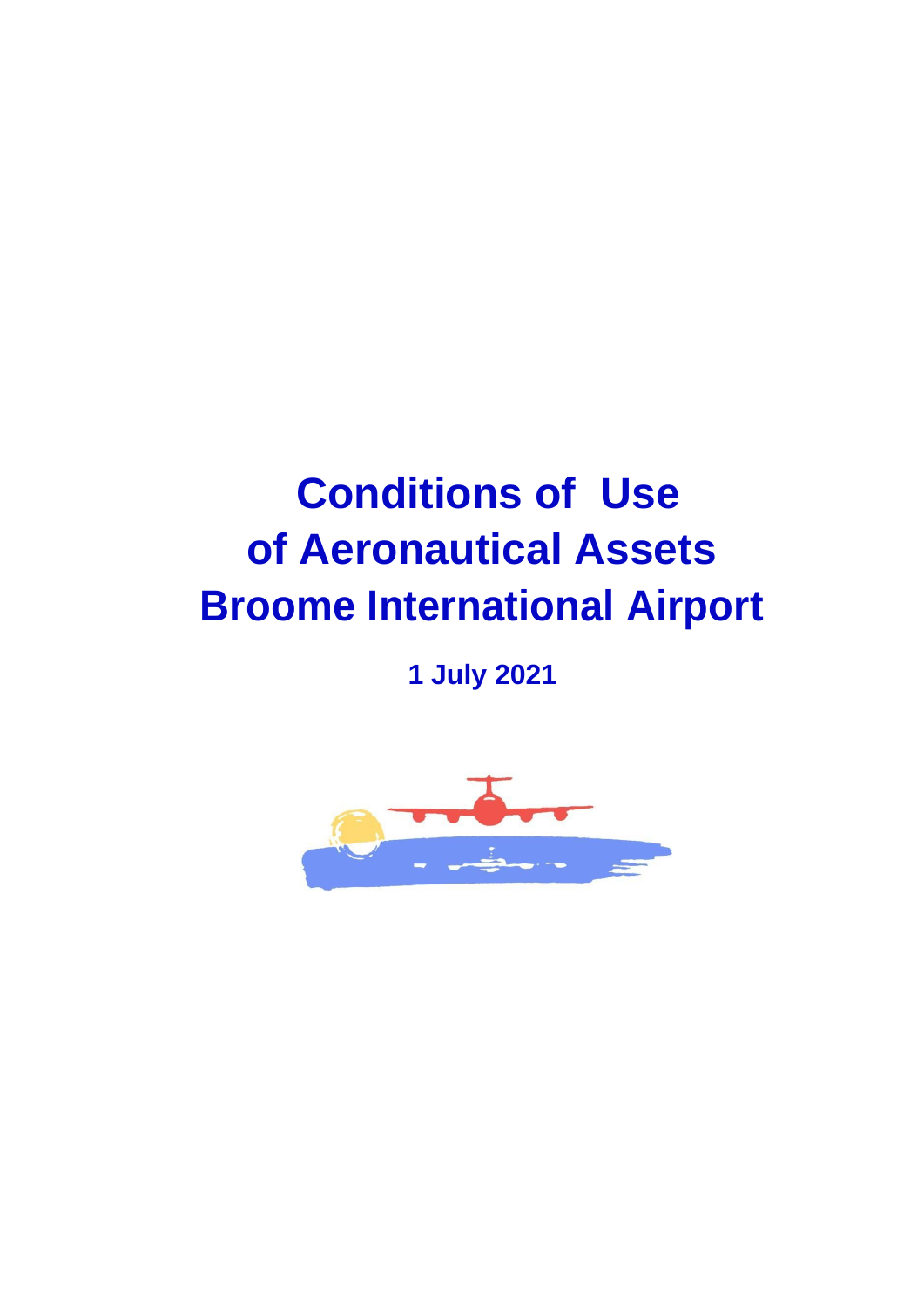# **TABLE OF CONTENTS**

| 1.   |  |
|------|--|
| 1.1  |  |
| 1.2  |  |
| 1.3  |  |
| 1.4  |  |
| 1.5  |  |
| 2.   |  |
| 2.1  |  |
| 2.2  |  |
| 3.   |  |
| 3.1  |  |
| 3.2  |  |
| 3.3  |  |
| 3.4  |  |
| 3.5  |  |
| 3.6  |  |
| 3.7  |  |
| 3.8  |  |
|      |  |
| 3.9  |  |
| 3.10 |  |
| 3.11 |  |
| 3.12 |  |
| 4    |  |
| 4.1  |  |
| 4.2  |  |
| 4.3  |  |
| 4.4  |  |
| 5.   |  |
| 5.1  |  |
| 5.2  |  |
| 5.3  |  |
| 5.4  |  |
| 5.5  |  |
| 5.6  |  |
| 5.8  |  |
| 6.   |  |
| 6.1  |  |
| 6.2  |  |
| 6.3  |  |
| 7.   |  |
| 7.1  |  |
| 7.2  |  |
| 7.3  |  |
| 7.4  |  |
| 7.4  |  |
|      |  |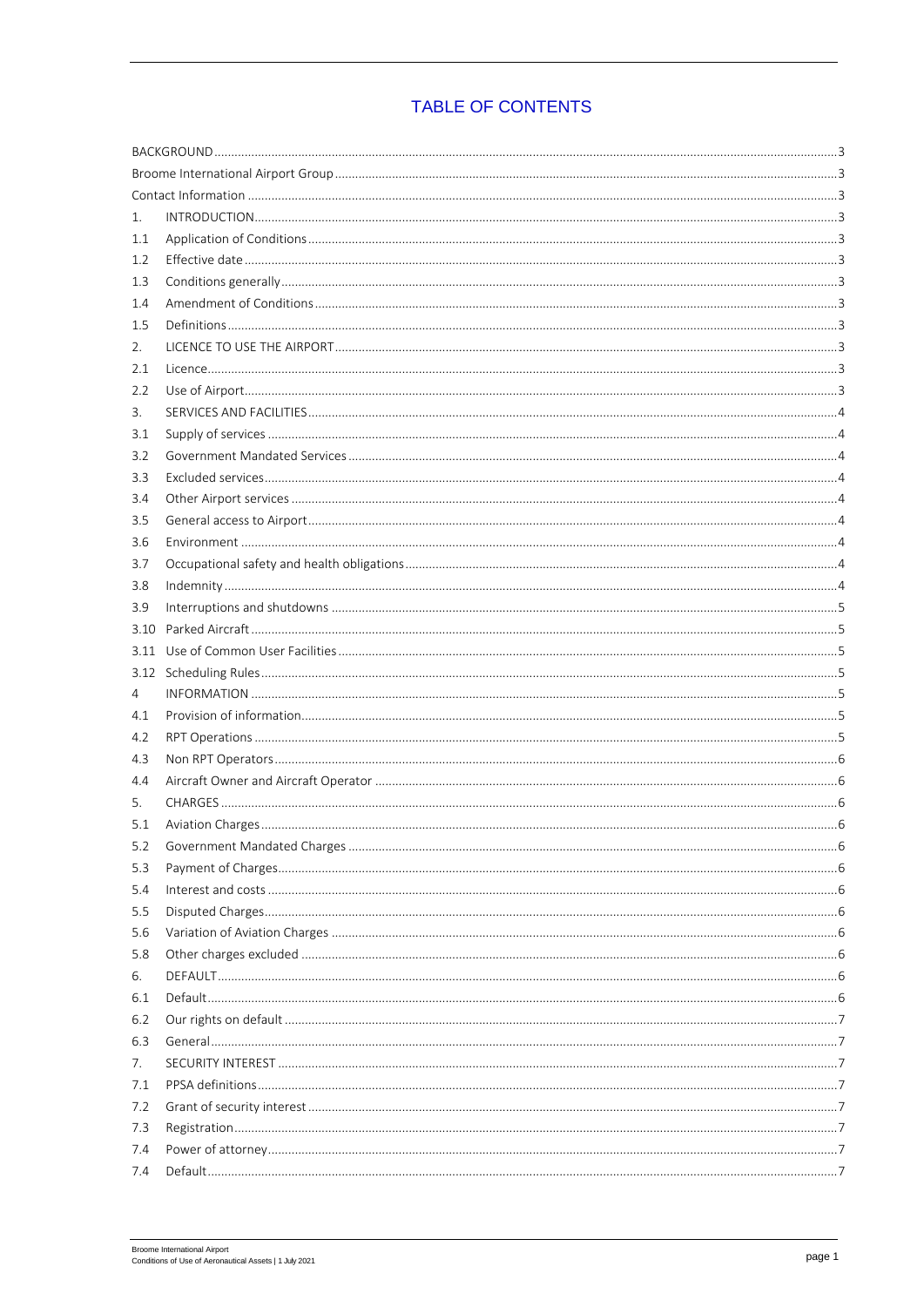| 7.5  |                          |    |
|------|--------------------------|----|
| 7.6  |                          |    |
| 7.7  |                          |    |
| 7.8  |                          |    |
| 8    |                          |    |
| 8.1  |                          |    |
| 8.2  |                          |    |
| 8.3  |                          |    |
| 9    |                          |    |
| 9.1  |                          |    |
| 9.2  |                          |    |
| 9.3  |                          |    |
| 10   |                          |    |
| 11   |                          |    |
| 11.1 |                          |    |
|      |                          |    |
|      |                          |    |
|      |                          |    |
| 12   |                          |    |
|      |                          |    |
|      |                          |    |
|      |                          |    |
|      |                          |    |
|      |                          |    |
| 13   |                          |    |
| 14   |                          |    |
| 15   |                          |    |
| 16   |                          |    |
| 16.1 |                          |    |
|      |                          |    |
|      |                          |    |
|      | 16.4 Remedies cumulative | 11 |
|      |                          |    |
|      |                          |    |
|      |                          |    |
|      |                          |    |
|      |                          |    |
|      |                          |    |
| 1.   |                          |    |
| 2.   |                          |    |
| 3.   |                          |    |
| 4.   |                          |    |
| 6.   |                          |    |
| 7.   |                          |    |
|      |                          |    |
|      |                          |    |
| 1.   |                          |    |
| 4.   |                          |    |
| 5.   |                          |    |
| 6.   |                          |    |
|      |                          |    |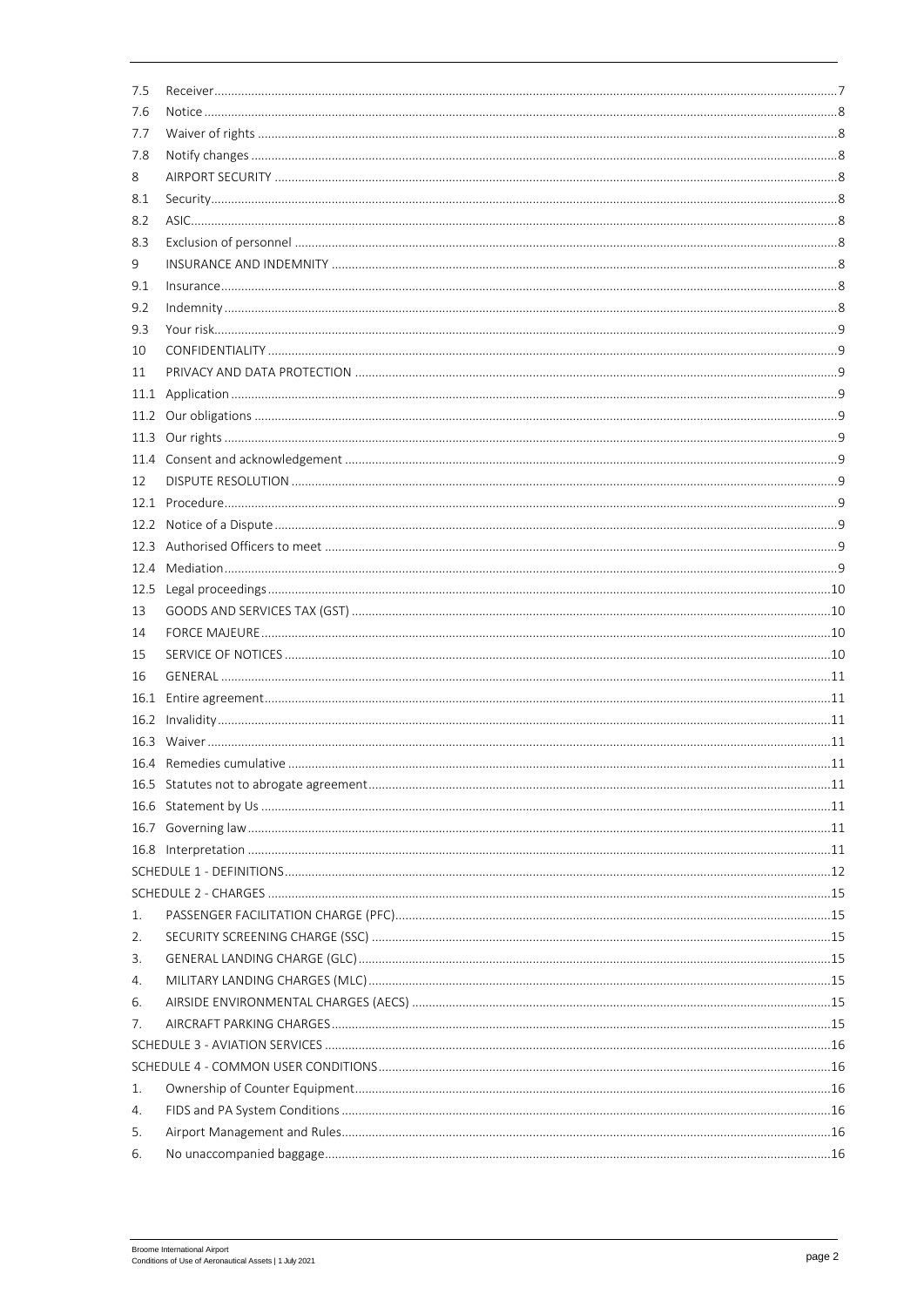# <span id="page-3-0"></span>**BACKGROUND**

### <span id="page-3-1"></span>**Broome International Airport Group**

The Broome International Airport Group of companies is a private group that owns and operates the Broome International Airport (**Airport**).

The main companies in the group are PCP and BIA. PCP is the owner of the Airport and BIA is the operator of the Airport.

#### <span id="page-3-2"></span>**Contact Information**

| Name:           | <b>Broome International Airport</b>                    |  |  |
|-----------------|--------------------------------------------------------|--|--|
| Address:        | Macpherson Road,<br>Broome,<br>Western Australia, 6725 |  |  |
| Postal address: | Locked Bag 4016, Broome, Western<br>Australia, 6725    |  |  |
| Telephone:      | +61 8 9194 0600 (during business<br>hours)             |  |  |
|                 | +61 437 900 566 (outside business<br>hours)            |  |  |
| Fax:            | +61 8 9194 0610                                        |  |  |
| Fmail:          | admin@broomeair.com.au                                 |  |  |
| Website:        | www.broomeair.com.au                                   |  |  |

# <span id="page-3-3"></span>**1. INTRODUCTION**

#### <span id="page-3-4"></span>**1.1 Application of Conditions**

These Conditions apply to any person:

- (a) using the Facilities and Services; and
- (b) who has not entered into a current agreement in writing with Us to use the Services and Facilities.

# <span id="page-3-5"></span>**1.2 Effective date**

These Conditions take effect from the date on the front page of these Conditions.

#### <span id="page-3-6"></span>**1.3 Conditions generally**

- (a) These Conditions set out the conditions under which You may use the Facilities and Services including the Charges for such use.
- (b) A copy of these Conditions is published on Our website [www.broomeair.com.au.](http://www.broomeair.com.au/)
- (c) These Conditions operate as an agreement between You and Us despite You not signing these Conditions.
- (d) By using any of the Facilities and Services You accept these Conditions, and agree to be bound by and comply with them and all of Our rules and reasonable directions from time to time in relation to the use of the Airport.
- (e) These Conditions may be incorporated into or attached to another agreement between You and Us, or the only agreement governing the relationship between You and Us.

#### <span id="page-3-7"></span>**1.4 Amendment of Conditions**

- (a) You agree We may add to, amend or replace these Conditions at any time.
- (b) Any addition, amendment or replacement of these Conditions will become effective and will be binding on both You and Us 30 days after the earlier of:
	- (i) notice in writing of the amended or

replaced Conditions is given to You; or

(ii) the publication of the amended or replaced Conditions on our website [www.broomeair.com.au.](http://www.broomeair.com.au/)

# <span id="page-3-8"></span>**1.5 Definitions**

The capitalised terms in these Conditions are defined in Schedule 1.

# <span id="page-3-9"></span>**2. LICENCE TO USE THE AIRPORT**

# <span id="page-3-10"></span>**2.1 Licence**

We grant to You and You accept a non-exclusive licence to use the Airport in common with other users and to utilise the Facilities and Services in accordance with these Conditions.

# <span id="page-3-11"></span>**2.2 Use of Airport**

When You use the Airport, You must comply with the following:

- (a) these Conditions;
- (b) the Airport Aerodrome Manual;
- (c) the Aerodrome Emergency Procedures;
- (d) the Airport Transport Security Program;
- (e) all applicable laws and regulations including Civil Aviation Safety Authority and Airservices Australia rules and regulations;
- (f) the requirement to obtain from Us any licence We require for you to carry on business on the Airport and the requirement to hold and display a valid ASIC at all times when in the Airside Secure Area;
- (g) the insurance policy requirements set out in Condition 8.1;
- (h) environmental and safety directions notified by Us from time to time;
- (i) any restrictions on flying operations that We or any governmental agency, authority, body or department may have in place from time to time;
- (j) reasonable safety and security directions We notify from time to time and necessary for the day to day operation of the Airport; and
- (k) local flying restrictions including the requirements of the *Civil Aviation Act 1988* (Cth), the *Civil Aviation Regulations 1988* (Cth), the *Air Navigation Act 1920*  (Cth), the *Air Navigation Regulations 1947* (Cth) and the *Air Navigation (Aircraft Noise) Regulations (1994)* (Cth);
- (l) any noise management procedures or regulations in place from time to time in relation to the Airport including ERSA and the Airport's Fly Neighbourly Procedures (see Our website [www.broomeair.com.au\)](http://www.broomeair.com.au/);
- (m) conditions, instructions, orders or directions of the Civil Aviation Safety Authority and Airservices Australia including publications such as the Aeronautical Information Publications, ERSA and NOTAM;
- (n) conditions, instructions, orders or directions We publish from time to time in relation to the Airport including these Conditions (as amended), MOWP, the environmental requirements in the Airport Environmental Strategy and directives on security of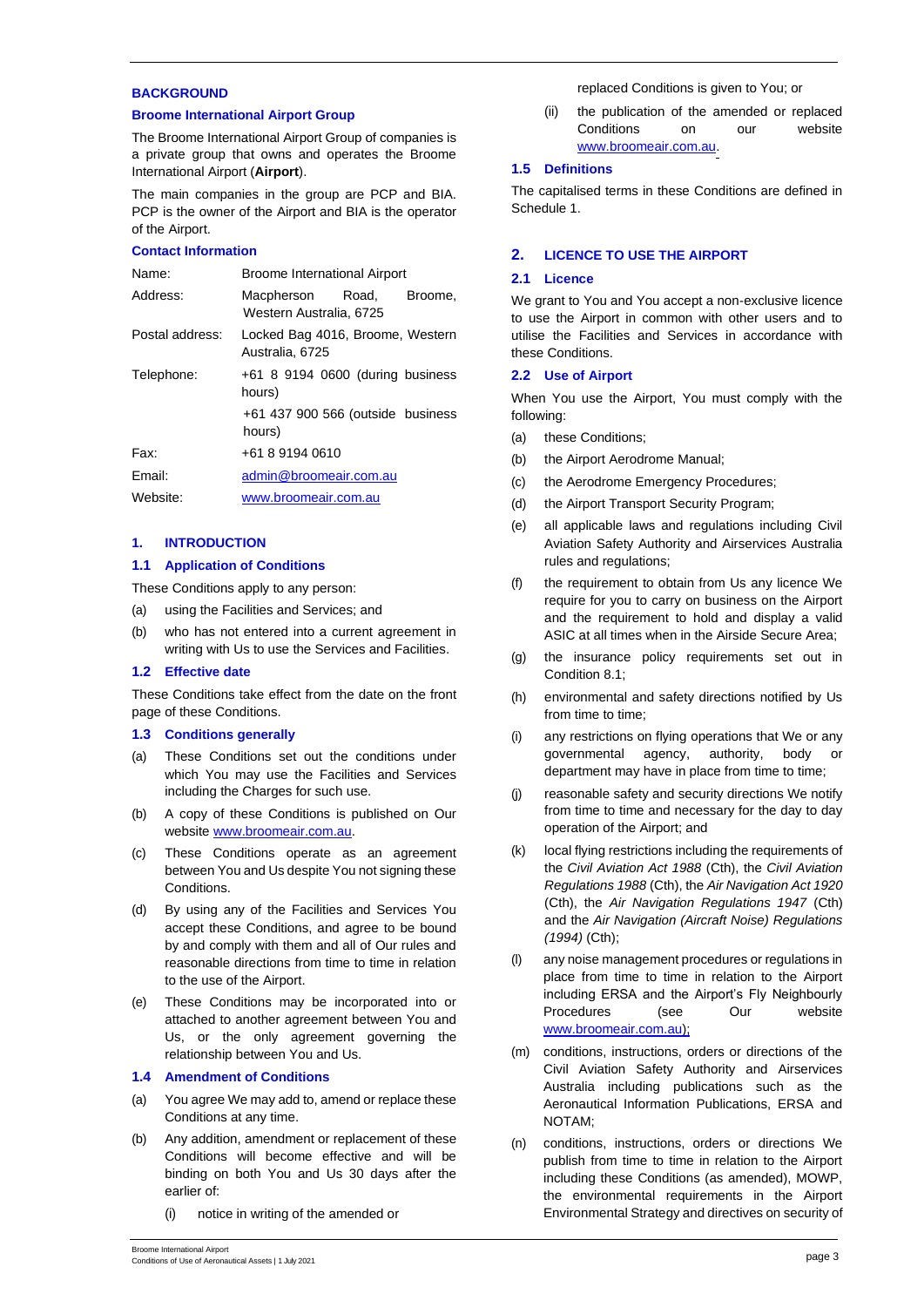airports and Aircraft issued by or on behalf of the Commonwealth of Australia; and

- (k) when operating Aircraft outside of the operational hours of the Airservices Australia Air Traffic Control service at the Airport, You must, for the benefit of safety of all other users of the Airport, make all necessary radio calls on the CTAF frequency (VHF 126.00) in the following circumstances:
	- (i) at 30 nautical miles inbound to the Airport;
	- (ii) when circuiting the Airport;
	- (iii) when turning down wind of the Airport;
	- (iv) when turning base;
	- (v) when turning on final approach of the Airport;
	- (vi) following any missed approach to the Airport;
	- (vii) when clear of the runways;
	- (viii) when taxiing on the movement areas of the Airport; and
	- (ix) when departing the Airport.

#### <span id="page-4-0"></span>**3. SERVICES AND FACILITIES**

#### <span id="page-4-1"></span>**3.1 Supply of services**

We agree to supply Aviation Services and Government Mandated Services in accordance with:

- (a) these Conditions;
- (b) with due care and skill;
- (c) in the case of Government Mandated Services, as required by the relevant governmental agency, authority, body or department; and
- (d) all applicable laws and regulations.

#### <span id="page-4-2"></span>**3.2 Government Mandated Services**

We provide and administer the Government Mandated Services for the provision of safety and security at the Airport.

#### <span id="page-4-3"></span>**3.3 Excluded services**

For the avoidance of doubt, Aviation Services and Government Mandated Services in these Conditions do not currently include the following:

- (a) Aircraft, building, motor vehicle or other security services;
- (b) air traffic control services;
- (c) rescue and fire-fighting services;
- (d) en-route services;
- (e) meteorological services;
- (f) catering Services;
- (g) quarantine waste disposal, customs or immigration services;
- (h) mechanical repair or maintenance services (other than in connection with the Facilities and Services);
- (i) environmental clean-up services; and
- (j) non-visual navigation aids services.

#### <span id="page-4-4"></span>**3.4 Other Airport services**

These Conditions do not cover or apply to the provision by Us of other Airport services that do not form part of the Facilities and Services. Such other Airport services may be available from Us on separate commercial terms

subject to the demands of other users of the Airport.

# <span id="page-4-6"></span>**3.6 Environment**

and at commercial rates.

<span id="page-4-5"></span>**3.5 General access to Airport**

You must:

(a) comply with every Environmental Law applicable to the Airport or Your use of the Airport;

We will provide access to You and other users to the Airport in accordance with these Conditions, Our agreement with the Commonwealth of Australia and applicable law. You acknowledge and agree that Your access to the Airport and the Facilities and Services are

- (b) comply with any reasonable direction or request by Us relating to the environmental performance of the Airport;
- (c) monitor the environmental impacts of Your activities at the Airport and report on them to Us in a manner reasonably determined by Us;
- (d) permit us at any reasonable time to inspect your facilities and operations at the Airport and monitor their environmental performance and to rectify any environmental harm;
- (e) immediately after you become aware of any Contamination or breach of any Environmental Law:
	- (i) notify Us of the Contamination or breach; and
	- (ii) if the Contamination or breach is caused by You, You must at Our option pay the costs we incur in remedying it or promptly remedy it to Our reasonable satisfaction at Your cost; and
- (f) keep all environmental data in relation to any part of the Airport confidential and obtain Our written consent before releasing any of it except where required by law to disclose it.

# <span id="page-4-7"></span>**3.7 Occupational safety and health obligations**

At all times You must comply with, and You must ensure that your officers, employees, agents and contractors comply with:

- (a) all legislation regulating work, health and safety in Western Australia and any regulations, codes of practice, standards and guidance notes made under or in connection with that legislation;
- (b) the Airport's safety management system and policy for the time being communicated in writing to You;
- (c) notices issued by any relevant governmental agency, authority, body or department in relation to occupational safety and health relating to Your use of the Airport, and You must promptly notify Us of any such notices issued;
- (d) all lawful directions and notices from Us in relation to occupational health and safety relating to the Airport; and
- (e) report any occupational health and safety incident relating to the Airport to Us as soon as practicable after becoming aware of the incident.

# <span id="page-4-8"></span>**3.8 Indemnity**

To the extent permitted by law You must keep Us indemnified at all times against liability of every description arising out of any incident, injury, prosecution or claim by any person for loss, damage, disability, disease or death suffered as a result of injury or death,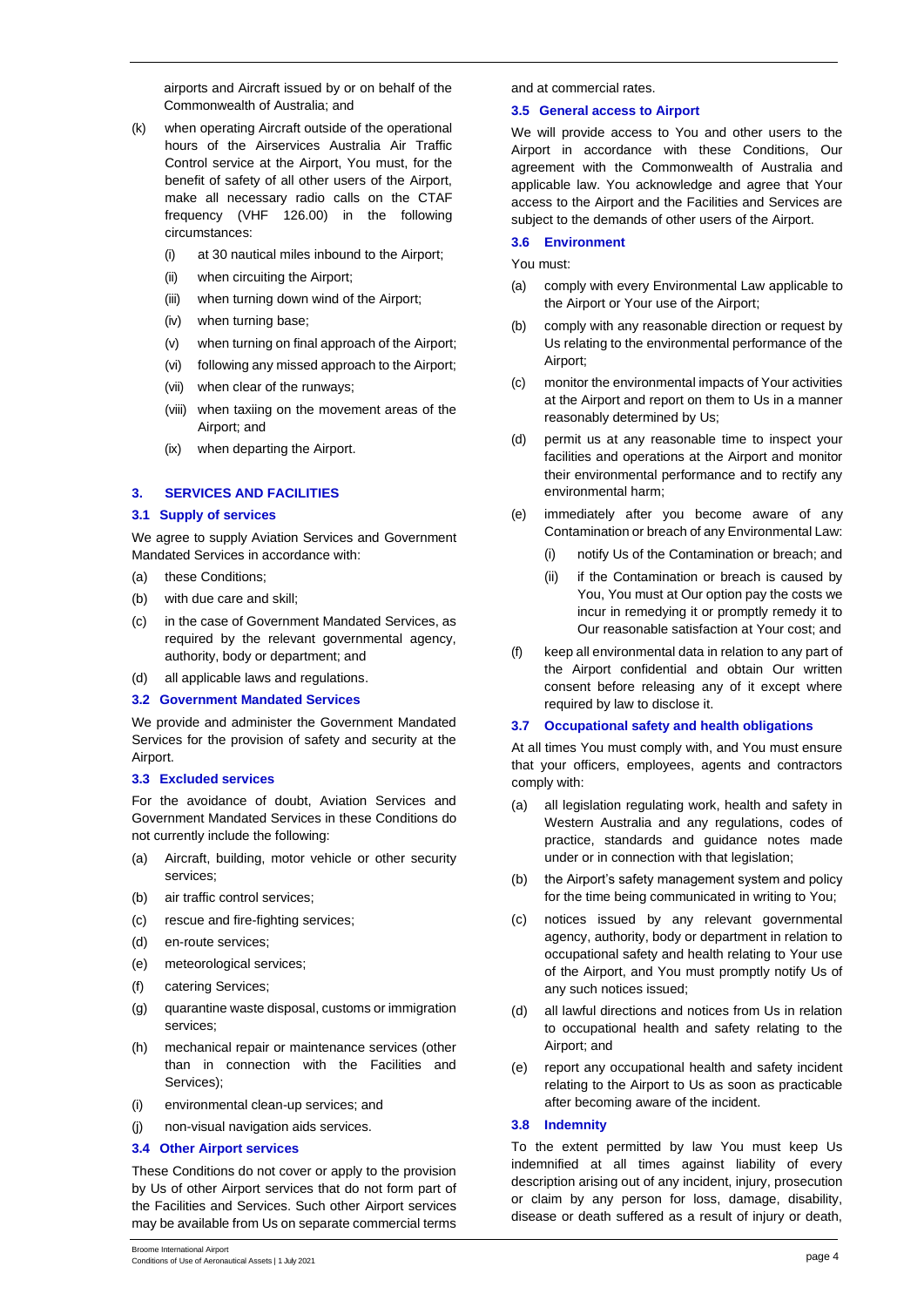caused or contributed to by You or your officers, employees, agents and contractors.

# <span id="page-5-0"></span>**3.9 Interruptions and shutdowns**

- (a) We may close or be directed to close all or any part of the Airport or interrupt or shutdown all or part of the Facilities and Services at any time if required by law or if We believe it necessary to deal with an emergency or security incident.
- (b) We may close the Airport or part of the Airport or interrupt or shutdown all or part of the Facilities and Services at any time if We consider it necessary for repair, maintenance or for any construction work on the Airport.
- (c) We will not be liable for any loss or damage You may suffer directly or indirectly as a result of a planned or unplanned closure, interruption or shutdown at the Airport.

#### <span id="page-5-1"></span>**3.10 Parked Aircraft**

- (a) We may at any time require You to either move a parked Aircraft to another position, or remove it from the Airport within the reasonable time specified by Us. If You do not comply with Our order within the specified time, We may move or remove the Aircraft and You must pay all of Our reasonable costs of having the Aircraft moved or removed.
- (b) If in Our reasonable opinion, Your Aircraft, equipment or facilities or activity interrupt or compromise the safe and/or viable operation of the Airport, We may remove, cause to be removed or direct You to remove such Aircraft, equipment, or facilities or direct or cause You to cease those activities.
- (c) You shall indemnify and keep us indemnified from any loss and damage which We may suffer or incur as a result of acting under this Condition unless caused by Our negligence or the negligence of Our officers, employees, agents or contractors.
- (d) You agree We are entitled to take whatever steps we consider necessary to maintain the safety and security of the Airport.

# <span id="page-5-2"></span>**3.11 Use of Common User Facilities**

If You use the Common User Facilities at the Airport, You must comply with the Common User Conditions in Schedule 4.

#### <span id="page-5-3"></span>**3.12 Scheduling Rules**

- (a) We may at any time make or change scheduling rules for the use of the Facilities and Services which rules will take effect on the date We specify.
- (b) You agree at all times to comply with the relevant scheduling rules.

# <span id="page-5-4"></span>**4 INFORMATION**

# <span id="page-5-5"></span>**4.1 Provision of information**

You must provide to us such information relating to Your use of the Facilities and Services as We may reasonably require from time to time in an electronic form reasonably acceptable to Us.

#### <span id="page-5-6"></span>**4.2 RPT Operations**

For Aircraft Operators involved in RPT Operations:

- (a) You must within 7 days of the end of each month provide Us with the number of Passengers per flight that You embarked and disembarked at the Airport during that month, together with the number of Transit Passengers shown separately.
- (b) where You fail to provide the information mentioned in Condition 4.2(a), You agree We may calculate and levy Our Charges based upon the presumption of maximum seat load capacity for the Aircraft in use and You must pay such Charges.
- (c) to the extent that such information has not already been provided, You must provide to Us:
	- (i) reasonable evidence that You have security procedures that comply with Our security requirements and applicable laws;
	- (ii) reasonable evidence that You have emergency procedures that complement Our emergency plans and applicable laws;
	- (iii) Your name, address, ABN and contact details and the names, addresses, telephone numbers, fax numbers, email addresses and all other contact details for Your key personnel (to enable Us to be able to contact You at any time in an emergency or on security or operational matters concerning Your use of the Airport);
	- (iv) evidence of the insurance policies You hold as required by Condition 8 and evidence of the renewal of such policies every 12 months whilst You are using the Facilities and Services;
	- (v) ground handling arrangements for Your passengers and cargo;
	- (vi) arrangements for the repositioning of Your stationary Aircraft;
	- (vii) information on the types and standards of Aircraft being flown by You to and from the Airport and, if available, confirmation that they are compliant with the *Air Navigation (Aircraft Noise) Regulations (1994)* (Cth);
	- (viii) any other information required from You in accordance with these Conditions.
- (d) You shall furnish to Us, in such form as We may from time to time reasonably require, further information relating to Your use of the Facilities and **Services**
- (e) You must provide Us with the details of any changes made to information provided under this Condition 4.2 within 30 days of such change.
- (f) If We ask You to do so, You must give Us certified statements from Your accountants or auditors verifying the accuracy of the information You have provided Us under this Condition 4.2. You must give Us the statements within 30 days of the date of Our request, which shall be made no more frequently than once every 12 months. Your accountants or auditors must be members of an independent accounting firm.
- (g) You must permit Us to conduct an independent audit at Our cost of any information You provide Us under this Condition 4.2.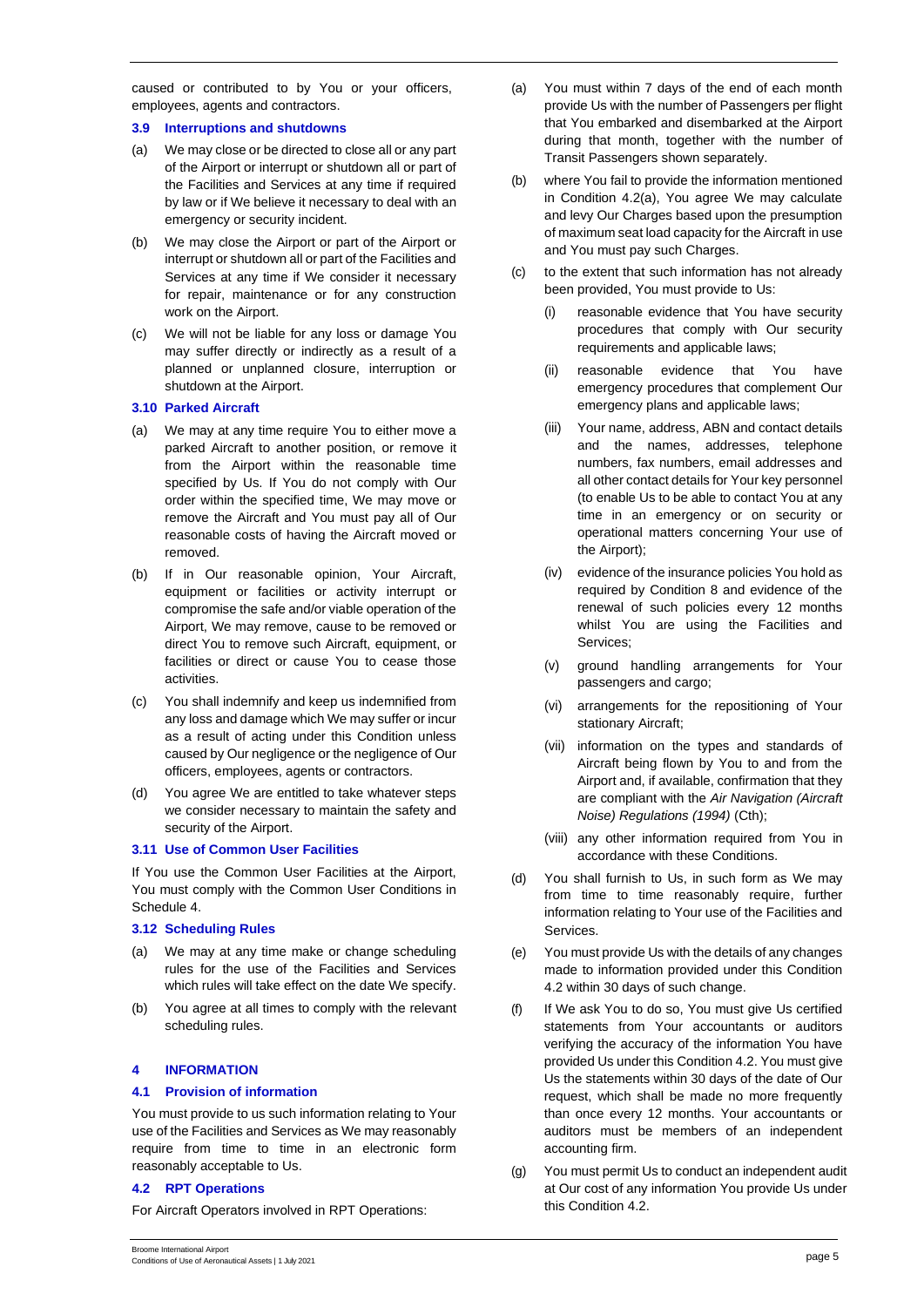- (h) Where the information You provide to Us, or the information We obtain from the audit We carry out, discloses any error in the information We have been provided with, We shall be entitled to calculate and levy Charges based upon the information obtained from the independent audit.
- (i) If the error identified by any audit is in Our favor by 5% or more based on the information You have given to Us, then You must reimburse Us the cost of the audit carried out by Us under Condition  $4.2(q)$ .

# <span id="page-6-0"></span>**4.3 Non RPT Operators**

For Aircraft Operators using the Facilities and Services who are not involved in RPT Operations:

- (a) if requested by Us You must within 7 days of the end of each month provide Us with the number of Passengers per flight that You embarked and disembarked at the Airport during that month, together with the number of Transit Passengers shown separately.
- (b) where You fail to provide the information mentioned in Condition 4.3(a), You agree We shall be entitled to calculate and levy Our Aviation Charges based upon the registered MTOW as published by CASA or equivalent International Aircraft register and You and the Aircraft Owner are jointly and severally liable to pay such Charges.
- (c) to the extent that such information has not already been provided, You must provide Us the information specified in Condition 4.2(c) together with ownership details for the Aircraft using the Facilities and Services and MTOW for that Aircraft.

### <span id="page-6-1"></span>**4.4 Aircraft Owner and Aircraft Operator**

You must give Us prompt written notice of:

- (a) the Aircraft Owner and the Aircraft Operator of any Aircraft used by You that uses the Facilities and Services; and
- (b) any change to that owner or operator.

#### <span id="page-6-2"></span>**5. CHARGES**

#### <span id="page-6-3"></span>**5.1 Aviation Charges**

You must pay Us the Aviation Charges for Your use the Facilities and Services calculated in accordance with Schedule 2.

#### <span id="page-6-4"></span>**5.2 Government Mandated Charges**

You must pay Us any Government Mandated Charges applicable for Us providing the Government Mandated Services to You in accordance with Schedule 2.

# <span id="page-6-5"></span>**5.3 Payment of Charges**

- (a) Invoices for the Charges are prepared on a monthly basis and will be issued during the following month. The invoice will detail the charges incurred.
- (b) Payment of all invoices for Charges must be made within 30 days of the date of the invoice either by:
	- (i) direct deposit into Our bank account;
	- (ii) cheque made payable to Us;
	- (iii) approved credit card (including a reasonable allowance for fees and bank

charges incurred by Us as a result), or

(iv) any other method approved by Us.

(c) We shall be entitled at any time at Our cost to have an independent audit undertaken to determine that the basis of the Aviation Charges (whether by MTOW or by Passenger) is accurate.

# <span id="page-6-6"></span>**5.4 Interest and costs**

- (d) We may charge interest at the Interest Rate on any Charges which have not been paid by the due date for payment calculated daily from the due date to the date it is paid in full. Each month We may add the interest to the unpaid amount and charge interest at the Interest Rate on the total outstanding amount.
- (e) You must pay to Us upon demand Our reasonable costs (including legal fees) of recovering any unpaid Charges.

#### <span id="page-6-7"></span>**5.5 Disputed Charges**

- (f) You must notify Us in writing within 14 days of the date of Our invoice if You dispute any Charges shown in the invoice and provide Us with all information and copies of all documents We may reasonably require for the purpose of resolving the dispute.
- (g) We will negotiate with You in good faith with a view to resolving the dispute as soon as practicable. Every effort will be made to settle disputes and if necessary adjust accounts prior to the next invoice.

#### <span id="page-6-8"></span>**5.6 Variation of Aviation Charges**

We may increase or vary any of the Aviation Charges at any time and from time to time, but prior to do so We will:

- use reasonable endeavours to consult with the relevant Major Users before we decide to increase or vary the Aviation Charges; and
- (b) notify You at least 60 days before any increase or variation becomes effective by email or publication on Our website [www.broomeair.com.au.](http://www.broomeair.com.au/)

#### **5.7 Changes to Government Mandated Charges**

We will notify You of any changes to the Government Mandated Charges in the same manner as specified in Condition 5.6(b).

#### <span id="page-6-9"></span>**5.8 Other charges excluded**

You acknowledge that the Charges exclude any navigation charges, rescue and firefighting charges, en route charges and meteorological service charges which may be separately levied and payable by You to Airservices Australia, CASA, the Bureau of Meteorology or any other governmental agency, authority, body or department.

# <span id="page-6-10"></span>**6. DEFAULT**

#### <span id="page-6-11"></span>**6.1 Default**

You are in default of these Conditions if:

- (a) You commit a breach of any of Your obligations under these Conditions which is capable of being remedied, and the breach is not remedied within 7 days of written notice from Us specifying the breach and requiring You to remedy it;
- (b) You commit a breach of any of Your obligations under these Conditions which is not capable of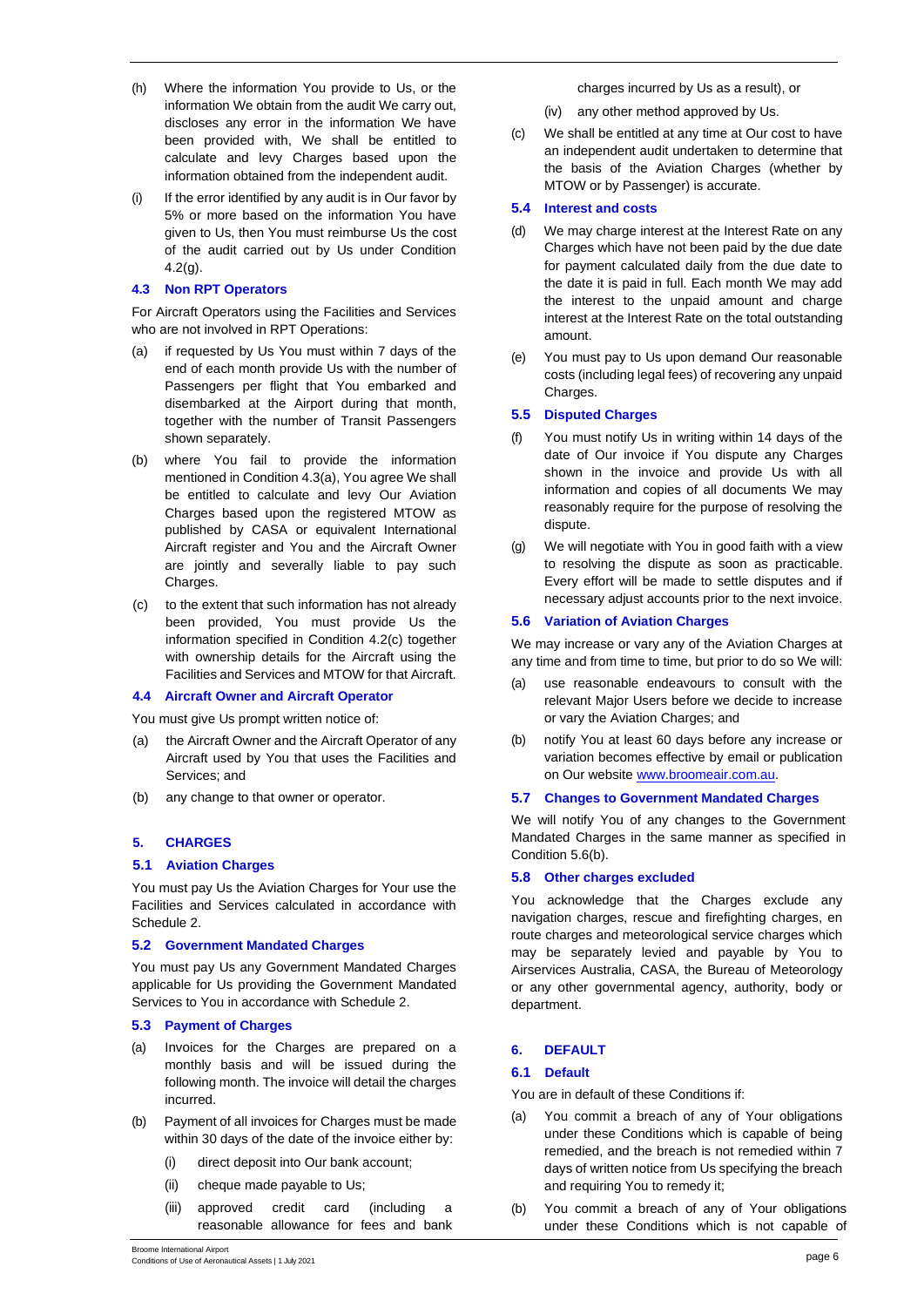remedy; or

(c) an Insolvency Event occurs in relation to you.

#### <span id="page-7-0"></span>**6.2 Our rights on default**

Where You are in default of these Conditions and while the default continues, We may, in addition to any other of Our legal rights or remedies under these Conditions, at law or in equity, by notice to You exclude any or all of Your Aircraft from using the Facilities and Services at the Airport or the Airport generally, and such exclusion will not affect any of Our accrued rights or remedies against You.

#### <span id="page-7-1"></span>**6.3 General**

- (a) You release and indemnify Us from any damage, loss and liability You suffer or incur arising out of anything We do or omit to do in exercising Our right to detain and sell an Aircraft under these Conditions, including not obtaining a market price and Our application of the sale proceeds.
- (b) You must pay to Us upon demand all costs and expenses We incur if We detain Your Aircraft or take any other action as a result of the nonpayment of Charges including exercising any rights under Our security interest and in relation to the sale of any Aircraft.
- (c) You must make any set-off against or deduction from the Charges payable to Us for any reason whatsoever.
- (d) These Conditions do not limit any other action lawfully available to Us to recover anything You owe Us.
- (e) Our rights under these Conditions are not lost, or deemed to be waived, where any of Your Aircraft are removed from the Airport.

# <span id="page-7-2"></span>**7. SECURITY INTEREST**

#### <span id="page-7-3"></span>**7.1 PPSA definitions**

Words used in this Condition 6.2 that are defined in the PPSA shall have the meaning and definitions set out in the PPSA.

#### <span id="page-7-4"></span>**7.2 Grant of security interest**

To secure the due and punctual payment of the Charges and performance of Your other obligations under these Conditions, You grant Us a security interest in all of Your present and after-acquired property (**Secured Property**) which includes:

- (a) property in which You have, or may in the future have, rights or the power to transfer rights;
- (b) proceeds (as that term is defined in the PPSA); and
- (c) PPSA retention of title property (as that term is defined in the *Corporations Act 2001* (Cth)).

#### <span id="page-7-5"></span>**7.3 Registration**

You agree that We may, at our discretion, do any one or more of the following:

- (a) register, or give any notification in connection with, any relevant security interest;
- (b) exercise rights in connection with the security interest; and
- (c) give notice to You requiring You to provide all

requisite information, and do anything at Your expense (including executing any new document or agreement, obtaining consents and supplying information) that We require to:

- (i) ensure that any security interest is enforceable, perfected and otherwise effective;
- (ii) to register, or give any notification in connection with, any security interest in order to confer the priority We require;
- (iii) to exercise rights in connection with the security interest; or
- (iv) to ensure that Our rights and obligations are not adversely affected, or that Our position is improved.

You must comply with any notice received pursuant to Condition 7.3(c) within the time stipulated in the notice.

#### <span id="page-7-6"></span>**7.4 Power of attorney**

You irrevocably appoint Us Your attorney to do anything which You can lawfully authorise an attorney to do in connection with this security or the Secured Property or which the attorney believes is expedient to give effect to any of Our rights. The attorney may delegate their powers and revoke a delegation, and exercise their powers even if this involves a conflict of duty or they have a personal interest in doing so.

#### <span id="page-7-7"></span>**7.4 Default**

If You are in default of these Conditions then in addition to any other rights provided by law at any time thereafter:

- (a) the security interest arising under this security becomes immediately enforceable;
- (b) upon demand, You must immediately pay to Us, or as We may direct, all Charges and other moneys You owe to Us; and
- (c) We may in Your name or otherwise do anything that You could do in relation to the Secured Property.

#### <span id="page-7-8"></span>**7.5 Receiver**

In addition to Our powers under Condition 7.5, if You

are in default of any of Your obligations under these Conditions We may appoint a receiver or receiver and manager (**Receiver**) to all or any part of the Secured Property and the following terms will apply:

- (a) We may set a Receiver's remuneration at any figure We determine as appropriate (acting reasonably), remove a Receiver and appoint a new or additional Receiver.
- (b) the Receiver is Your agent unless We notify You that the Receiver is to act as Our agent and You are solely responsible for anything done, or not done, by a Receiver and for the Receiver's remuneration and costs.
- (c) the Receiver may do one or more of the following:
	- (i) improve the Secured Property;
	- (ii) sell, transfer or otherwise dispose of the Secured Property or any interest in it;
	- (iii) lease or license the Secured Property or any interest in it, or deal with any existing lease or licence (including allowing a surrender or variation);
	- (iv) take or give up possession of the Secured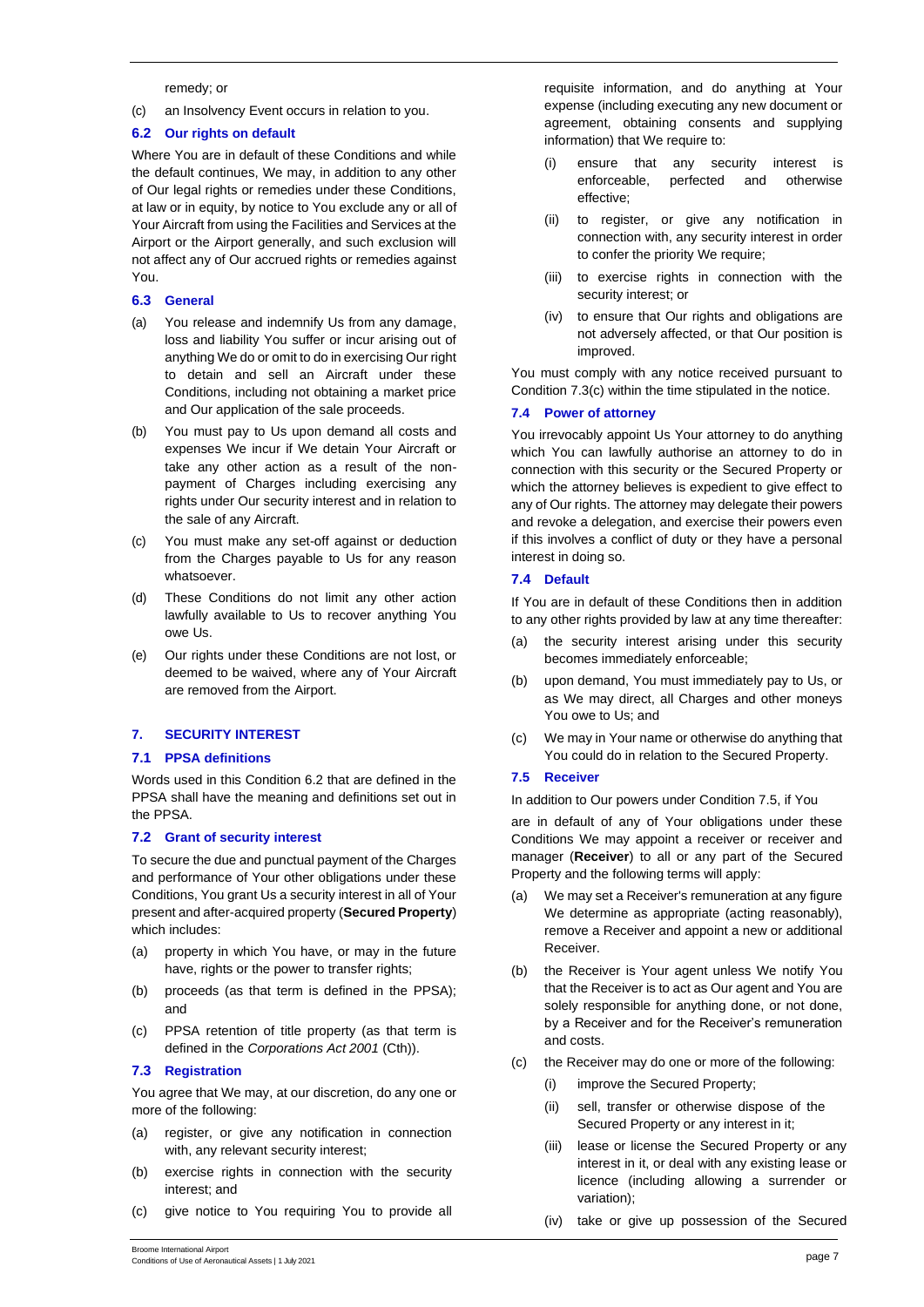Property as often as it chooses;

- (v) sever, remove and sell fixtures attached to the Secured Property;
- (vi) anything else the law allows an owner or a Receiver of the Secured Property to do.
- (d) if either Us or a Receiver determine that urgent action is necessary to protect the Secured Property then neither Us nor the Receiver need give You any notice or demand or allow time to elapse before exercising a right under the security or conferred by law (including a right to sell) unless the notice, demand or lapse of time is required by law and cannot be excluded.

#### <span id="page-8-0"></span>**7.6 Notice**

If the law requires that a period of notice must be given or a lapse of time must occur or be permitted before a right under the security or conferred by law may be exercised, then:

- (a) when a period of notice or lapse of time is mandatory, that period of notice must be given or that lapse of time must occur or be permitted by Us; or
- (b) when the law provides that a period of notice or lapse of time may be stipulated or fixed by the security, then 7 days is stipulated and fixed as that period of notice or lapse of time.

#### <span id="page-8-1"></span>**7.7 Waiver of rights**

You irrevocably and unconditionally waive Your right to receive from Us any notice under the PPSA (including notice of a verification statement) unless required by the PPSA and the notice cannot be excluded.

#### <span id="page-8-2"></span>**7.8 Notify changes**

You must notify Us immediately of any change in Your name, address, and any other information provided to Us to enable Us to register a financing change statement under the PPSA if required.

#### <span id="page-8-3"></span>**8 AIRPORT SECURITY**

#### <span id="page-8-4"></span>**8.1 Security**

We are responsible for Airport security arrangements and emergency response activities and You must comply with Our security requirements including the Airport Transport Security Program and our Passenger screening and checked baggage screening at the Airport Terminal.

<span id="page-8-5"></span>**8.2 ASIC**

- (a) You and Your employees, agents and contractors must hold an ASIC before they will be permitted to access and use of the Airside Secure Area.
- (b) You and Your employees, agents and contractors must not access or use the Security Restricted Area unless required for valid operational reasons or otherwise required for the purposes of Your business.
- (c) The holder of an ASIC must display a valid ASIC on his or her person at all times he or she is in the Airside Secure Area in the manner we require and it must be produced for inspection by Us or any other lawful authority at any time.
- <span id="page-8-6"></span>**8.3 Exclusion of personnel**
- (a) We may exclude and restrain from being on the Airport or any part thereof any of Your employees, agents or contractors working at the Airport who in our discretion are not conducting themselves in a reasonable and bona fide manner
- (b) We will give You written notice of Our requirement under Condition 4.5(a) and following the receipt of that notice You have 48 hours in which to investigate the matter, and discuss it with Us. This time period may be extended by Us at Our discretion.
- (c) This Condition does not entitle Us to require You to terminate the employment or contract with any person, but We may restrict that person's access to the Airport.

#### <span id="page-8-7"></span>**9 INSURANCE AND INDEMNITY**

#### <span id="page-8-8"></span>**9.1 Insurance**

- (a) You must take out an maintain at all times when you use the Airport:
	- (i) public liability insurance for at least \$20,000,000 (or such higher amount as We notify from time to time); and
	- (ii) any other insurances which are required by law in connection with Your use of the Airport or that a prudent Aircraft Owner or Aircraft Operator would ordinarily take out.
- (b) You must pay punctually all premiums for the insurance effected pursuant to these Conditions and whenever requested by Us produce evidence of the currency of the insurance policies.
- (c) You must notify Us if any claim is made under the insurance policies and apply the insurance moneys to the purpose for which the claim was made.
- (d) You must not do anything or omit to do anything whereby any insurance effected pursuant to these Conditions may become vitiated or non- effective.

#### <span id="page-8-9"></span>**9.2 Indemnity**

You must indemnify and keep indemnified Us from and against all claims, actions, liabilities, damages, losses, costs and expenses incurred in connection with:

- (a) any breach by You of these Conditions;
- (b) any consequential loss and economic loss or damage as a result of or arising from or in connection with Your Use of the Airport;
- (c) loss of or damage to any property and injury, disease or death to any person, caused by or to the extent contributed to by:
	- (i) Your act, negligence or default;
	- (ii) any danger created by You;
	- (iii) the operation of any aircraft, equipment, or machinery by You or any person on Your behalf; or
	- (iv) any other act or thing by You or on Your behalf which arises from or in relation to Your use of the Airport,

extent it is caused or contributed to by Our negligence or default or the negligence or default of Our employees or agents.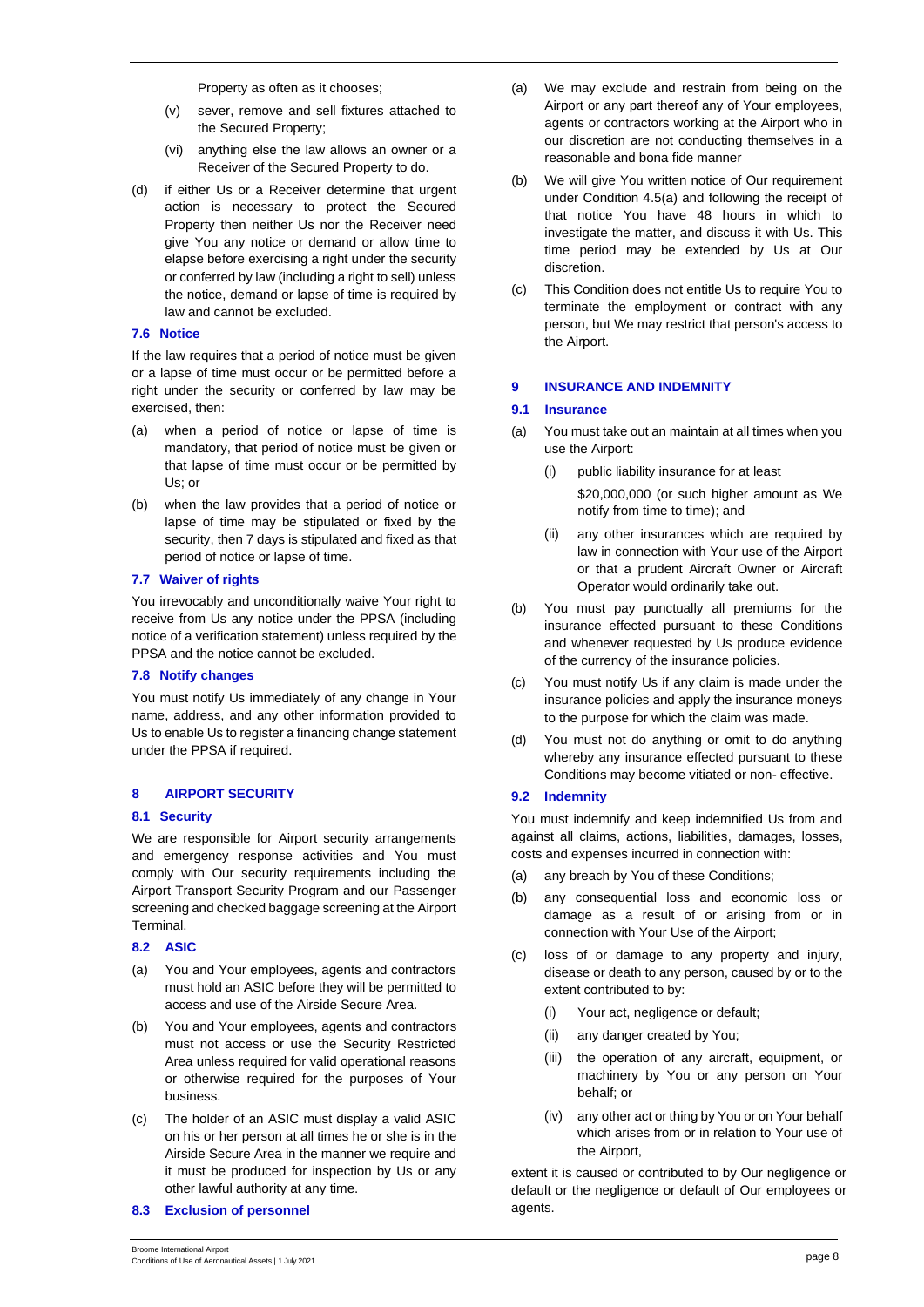#### <span id="page-9-0"></span>**9.3 Your risk**

You use the Airport at Your own risk.

#### <span id="page-9-1"></span>**10 CONFIDENTIALITY**

- (a) A Party shall keep confidential the other Party's Confidential Information except for disclosure permitted by these Conditions.
- (b) A Party may disclose the other Party's Confidential Information to its employees, officers, agents and contractors in the course of their employment on a need to know basis or to its advisers in relation to its rights and obligations under these Conditions.
- (c) Nothing in these Conditions prohibits the use or disclosure of any Confidential Information to the extent that:
	- (i) the use or disclosure is required for the purposes of the recipient lawfully exercising its rights or performing its duties under these Conditions;
	- (ii) the Confidential Information is lawfully in the possession of the recipient of the information through sources other than the Party who disclosed the Confidential Information;
	- (iii) it is required by law or the rules of a stock exchange;
	- (iv) other Party consents in writing to the disclosure; or
	- (v) the Confidential Information is publicly available other than as a result of a breach of confidence by any person.
- (d) A Party must ensure its employees, officers, contractors, agents and all other persons under its control or direction comply with the obligations imposed on it under this Condition 10.
- (e) You agree that We are entitled to disclose the following information:
	- (i) Your annual total Passenger numbers; and
	- (ii) Your monthly total Passenger numbers;

to any person or government agency, authority, body or department for the purpose of a tender, a renegotiation of contract, or for any other purpose deemed appropriate by Us.

#### <span id="page-9-2"></span>**11 PRIVACY AND DATA PROTECTION**

#### <span id="page-9-3"></span>**11.1 Application**

This Condition applies to the Personal Information collected, used and disclosed by Us during the term of these Conditions.

#### <span id="page-9-4"></span>**11.2 Our obligations**

- We will comply with the Privacy Act in respect of all Personal Information collected under these Conditions.
- (b) We will provide access to an individual's Personal Information held by Us, to the individual to whom the Personal Information relates, upon reasonable notice to Us and upon payment of Our reasonable expenses relating to providing that access, provided that no application fee for requesting access will be charged.

# <span id="page-9-5"></span>**11.3 Our rights**

You acknowledge and agree that We:

- (a) may collect from You and use the Personal Information which is relevant to Our administration and operation of, and planning for, the Airport and any related purpose;
- (b) may be required to collect some Personal Information under these Conditions so that we can comply with Our obligations under applicable legislation; and
- (c) may disclose the Personal Information collected under these Conditions for any reason permitted by the Privacy Act including to a third party for their use if We sell, transfer or assign the whole or part of Our business and/or Airport assets and facilities to that third party.

#### <span id="page-9-6"></span>**11.4 Consent and acknowledgement**

You acknowledge and agree that if You provide the Personal Information of someone other than Yourself to Us as required by these Conditions You must:

- comply with the Privacy Act in respect of the collection, use and disclosure of that information; and
- (b) take all reasonable steps to ensure that the individual concerned is aware that the disclosure will be made to Us and of Our obligations and rights under Conditions 11.2 and 11.3.

#### <span id="page-9-7"></span>**12 DISPUTE RESOLUTION**

#### <span id="page-9-8"></span>**12.1 Procedure**

If a dispute arises between the Parties in connection with or relating to the Airport or the Use of the Airport or these Conditions (**Dispute**), then the Parties must follow the procedure set out in this Condition 12 to resolve the Dispute. In particular before commencing court proceedings the Parties must first comply with Conditions 12.2 to 12.6.

#### <span id="page-9-9"></span>**12.2 Notice of a Dispute**

The Party that considers a Dispute has arisen must give the other Party notice of the Dispute (**Dispute Notice**) which must include reasonable details of the Dispute. The Parties must then attempt to resolve the Dispute as soon as practicable.

#### <span id="page-9-10"></span>**12.3 Authorised Officers to meet**

If the issue remains unresolved for 14 days after a Party receives the Dispute Notice, then an Authorised officer from each Party must meet at the Airport (or at another mutually agreed location) or communicate by telephone to discuss and attempt to resolve the Dispute in good faith. The meeting / discussion must take place between the Authorised Officers within 14 days following the Dispute being referred to them.

#### <span id="page-9-11"></span>**12.4 Mediation**

- (a) If the Dispute remains unresolved for 14 days after the Parties' Authorised Officers have met or discussed (or should have met or discussed) in accordance with Condition 12.3, then the dispute must be referred to mediation using the procedures and under the mediation rules the parties mutually agree.
- (b) The parties will appoint an independent person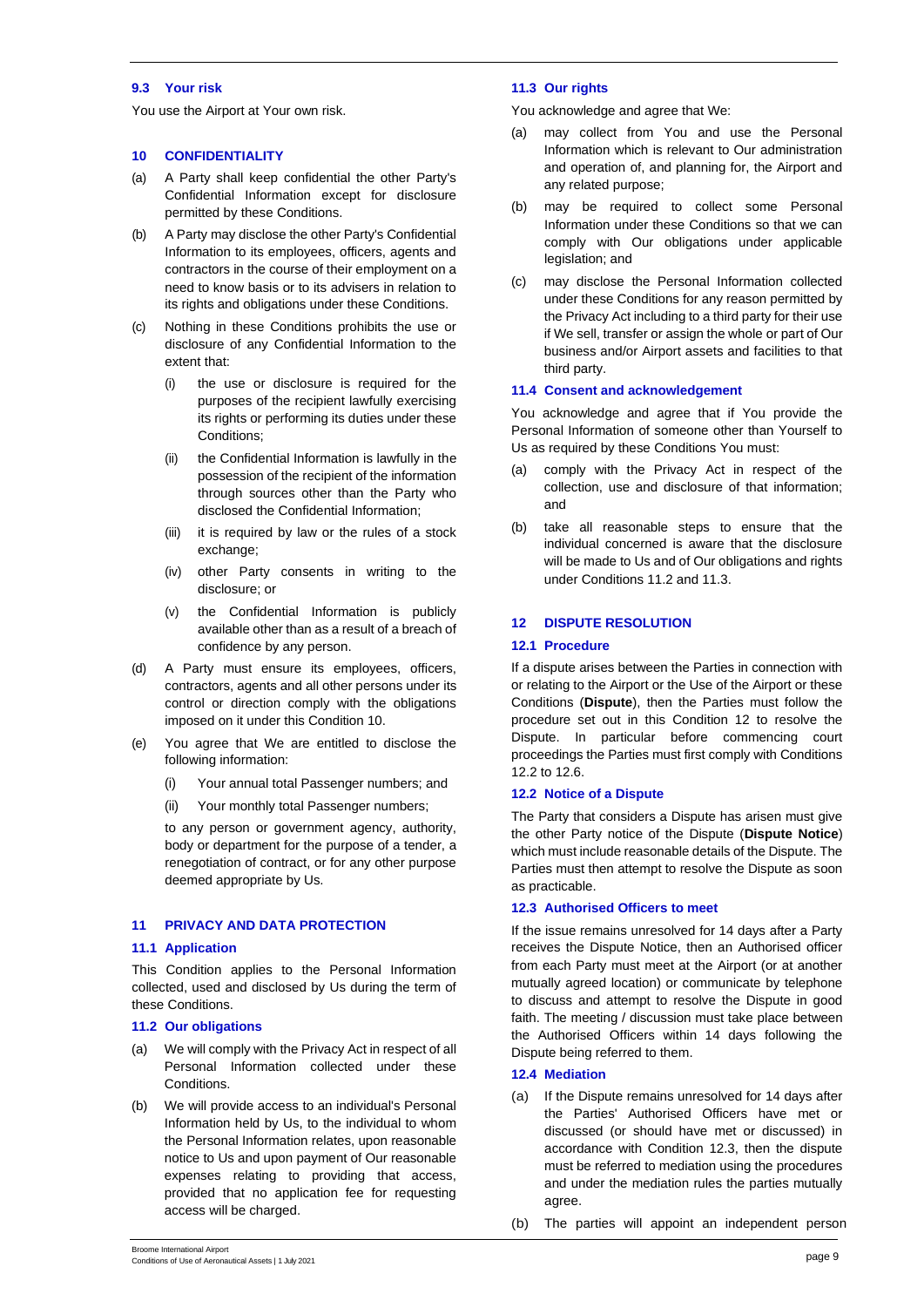mutually agreed between themselves and available to be appointed to be the mediator of the dispute.

- (c) If the parties do not agree on the appointment of a mediator within 14 days after the Dispute is referred to mediation, the parties must request the President of the Law Society of Western Australia Inc. to appoint an independent legal practitioner as mediator and the mediator will determine the mediation rules to apply.
- (d) The mediator will act as a mediator (and not as an arbitrator) to assist in the resolution of the Dispute but a mediator may not make a decision binding on the parties unless the parties have so agreed in writing.
- (e) The mediation will be held in in Perth, Western Australia. The hearing of the mediation must take place not more than 30 days from the date the mediator is appointed.
- (f) If a mediated settlement of the Dispute is not reached then either party may take such other steps including the institution of legal proceedings as they see fit.
- (g) For the avoidance of doubt, the fact that a Dispute is referred to mediation will not release the parties from any of their obligations under these Conditions and no party may institute legal proceedings in relation to a Dispute, except to seek urgent injunctive relief, until the mediation process has been completed.

#### <span id="page-10-0"></span>**12.5 Legal proceedings**

Nothing in this Condition 12 prevents either Party from commencing legal proceedings for urgent interlocutory or temporary relief.

#### <span id="page-10-1"></span>**13 GOODS AND SERVICES TAX (GST)**

- (a) Unless otherwise stated, all amounts payable by one Party to the other Party under these Conditions are exclusive of GST.
- (b) A recipient of a taxable supply made under these Conditions must pay to the supplier an amount equivalent to any GST paid or payable by the supplier in respect of the taxable supply subject to the supplier issuing a valid tax invoice in accordance with the GST Act to the recipient. The GST amount must be paid at the same time as the other consideration for the supply is to be paid or provided.
- (c) A Party's obligation to reimburse the other Party for an amount paid or payable to a third party includes GST on the amount paid or payable to the third party except to the extent that the Party being reimbursed is entitled to claim an input tax credit for that GST.
- (d) Each Party must issue an adjustment note to the other Party as soon as it becomes aware of an adjustment event relating to a taxable supply by it under these Conditions.
- (e) Any expression used that is also used in the GST Act shall have for the purposes of these Conditions the meaning used in or attributed to that expression by the GST Act.

#### <span id="page-10-2"></span>**14 FORCE MAJEURE**

- (a) Non-performance by a Party of any of their respective obligations in accordance with these Conditions (other than non- payment of money) will be excused during the time and to the extent that performance is prevented wholly or in part, by Force Majeure.
- (b) The Party claiming the benefit of Force Majeure must give prompt written notice to the other Party detailing the cause and extent of its inability to perform any of its obligations under these Conditions and the likely duration of such nonperformance, and take all reasonable steps to remedy or abate the Force Majeure.
- (c) Performance of any obligation affected by Force Majeure must be resumed as soon as reasonably possible after the abatement of the Force Majeure.
- (d) The non-performance of obligations under this Condition 9 will not prejudice the rights of either Party against the other in respect of any matter occurring prior to the occurrence of the Force Majeure.

#### <span id="page-10-3"></span>**15 SERVICE OF NOTICES**

We may give notice of any act, matter or thing concerning these Conditions to users of the Airport by publication on our websit[e www.broomeair.com.au.](http://www.broomeair.com.au/)

Any other notice or communication to a particular Party concerning these Conditions:

- (a) must be in writing and be signed by the Party giving the notice, its Authorised Officer, or its solicitors, provided that an email does not have to be signed;
- (b) must be given or served on the Party to whom it is addressed in one of the following ways:
	- (i) in a manner authorised by law or by personal delivery;
	- (ii) by sending by prepaid mail to the address of that Party;
	- (iii) by sending by fax to the fax number of that Party;
	- (iv) by sending by email to the email address of that Party;
- (c) takes effect from the time it is received and is taken to be received:
	- (i) if served or given by personal delivery, at the time it is delivered;
	- (ii) if left at the address of the Party to whom it is addressed, at the time it is left;
	- (iii) if sent by fax to the fax number of that Party, at the time shown in the transmission report as the time that the whole fax was sent;
	- (iv) if sent by email to the email address of that Party, when the email is sent (unless the sender receives an automated message that the email has not been delivered),

provided that if a notice or other communication is received after 5.00 pm in the place of receipt or on a non- business day, it is taken to be received at 9.00 am on the next business day.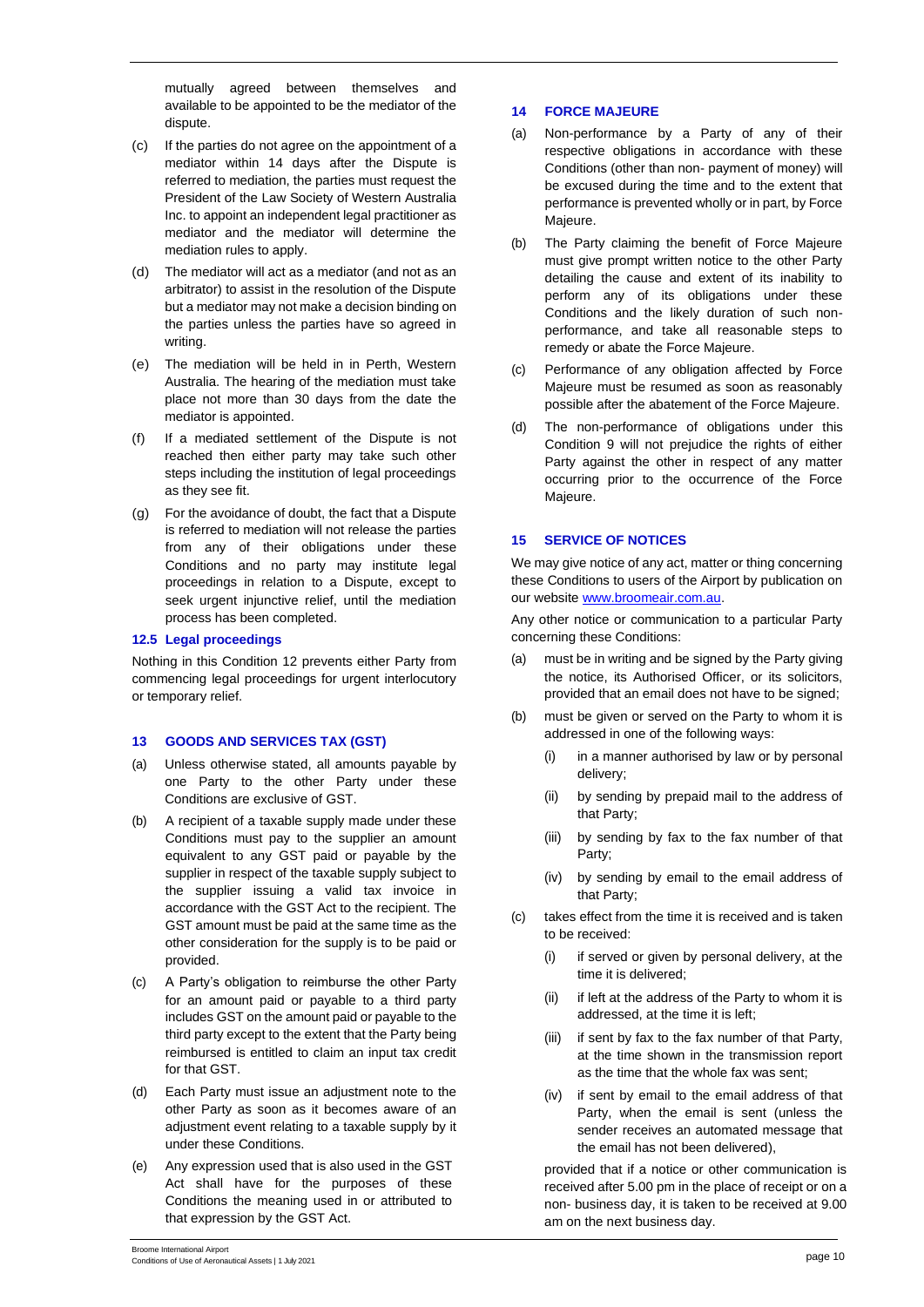# <span id="page-11-0"></span>**16 GENERAL**

#### <span id="page-11-1"></span>**16.1 Entire agreement**

Unless We have agreed to different conditions with You in writing, these Conditions contains the entire agreement between You and Us as to its subject matter and supersedes all prior agreements understandings and negotiations as to such subject matter.

#### <span id="page-11-2"></span>**16.2 Invalidity**

If any provision of these Conditions becomes invalid, the provision is enforceable to the extent that it is not invalid, whether it is in severable terms or not, provided that this Condition does not apply where enforcement of a provision of these Conditions in accordance with this Condition would materially affect the nature or effect of the Parties' obligations under these Conditions.

#### <span id="page-11-3"></span>**16.3 Waiver**

No Party may rely on the words or conduct (including a failure or delay in the exercise of a right, power or remedy arising under or in connection with these Conditions) of the other Party as a waiver of any right, power or remedy under or in connection with these Conditions unless the waiver is in writing and signed by the Party granting the waiver, and any single or partial exercise of any right, power or remedy does not preclude any other or further exercise of that or any other right, power or remedy.

#### <span id="page-11-4"></span>**16.4 Remedies cumulative**

Except as provided in these Conditions and permitted by law, Our rights, powers and remedies provided in these Conditions are cumulative with and not exclusive to the rights, powers or remedies provided by law independently of these Conditions.

#### <span id="page-11-5"></span>**16.5 Statutes not to abrogate agreement**

Unless application is mandatory by law, no statute, ordinance, proclamation, rule, order, regulation, moratorium or decree of any governmental or other authority, present or future, will apply to these Conditions so as to abrogate, extinguish, impair, diminish, fetter, delay or otherwise prejudicially affect any of Our rights, powers, remedies or discretions given or accruing to Us under these Conditions.

#### <span id="page-11-6"></span>**16.6 Statement by Us**

A statement in writing signed by any officer or authorised employee of Us stating the amount due or owing by You to Us or any other act, matter or thing arising under these Conditions as at any date or dates set out in that statement will be sufficient facie evidence of the facts so stated in the absence of manifest error.

#### <span id="page-11-7"></span>**16.7 Governing law**

These Conditions are governed by and construed in accordance with the law in force in Western Australia and the parties agree to submit to the jurisdiction of the courts of that State and any court hearing appeals from those courts in all matters arising out of these Conditions.

#### <span id="page-11-8"></span>**16.8 Interpretation**

In these Conditions, unless the context otherwise requires:

- (a) the singular includes the plural and vice versa.
- (b) a gender includes all other genders.
- (c) words denoting an individual include a firm, body corporate, unincorporated association and any government or governmental, administrative, monetary, fiscal or judicial agency, authority, body, commission, department, tribunal or entity of any kind and vice versa.
- (d) references to any legislation includes all delegated legislation made under it and amendments, consolidations, replacements or re-enactments of any of them.
- (e) headings and bold type are for convenience only and do not affect the interpretation of these Conditions.
- (f) a reference to a clause, condition, paragraph or schedule is a reference to the same in these Conditions.
- (g) a reference to a party to a document includes a party's personal representatives, successors in title and permitted assigns.
- (h) a reference to an agreement other than these Conditions includes a deed and any legally enforceable undertaking, agreement, arrangement or understanding, whether or not in writing.
- (i) a promise, agreement, representation or warranty by two or more persons binds them jointly and severally, and a promise, agreement, representation or warranty in favour of two or more persons is for the benefit of them jointly and severally.
- (j) a reference to a document includes that document as amended or replaced.
- (k) a reference to a whole thing includes a reference to part of that thing.
- (l) a reference to a professional body includes the successors to or substitutes for that body.
- (m) if You are a trustee of a trust you are bound in Your own personal capacity and as trustee of the trust.
- (n) a provision of these Conditions may not be construed adversely to Us because We were responsible for the preparation of these Conditions or the preparation of that provision.
- (o) other parts of speech and grammatical forms of a word or phrase defined in these Conditions have a corresponding meaning.
- (p) "include", "including", "for example", "such as" and other similar words or expressions in this deed do not limit what else is included and are to be construed as if they are followed by the words "without limitation".
- (q) "month" means calendar month.
- (r) if a period of time is specified and dates from a given day or the day of an act or event, it is to be calculated exclusive of that day.
- (s) if an act or event must occur or be performed on or by a specified day and occurs or is performed after 5.00pm on that day, it is taken to be done on the next day.
- (t) a reference to "\$", "A\$", "AUD" or dollars is a reference to the lawful currency of the Commonwealth of Australia.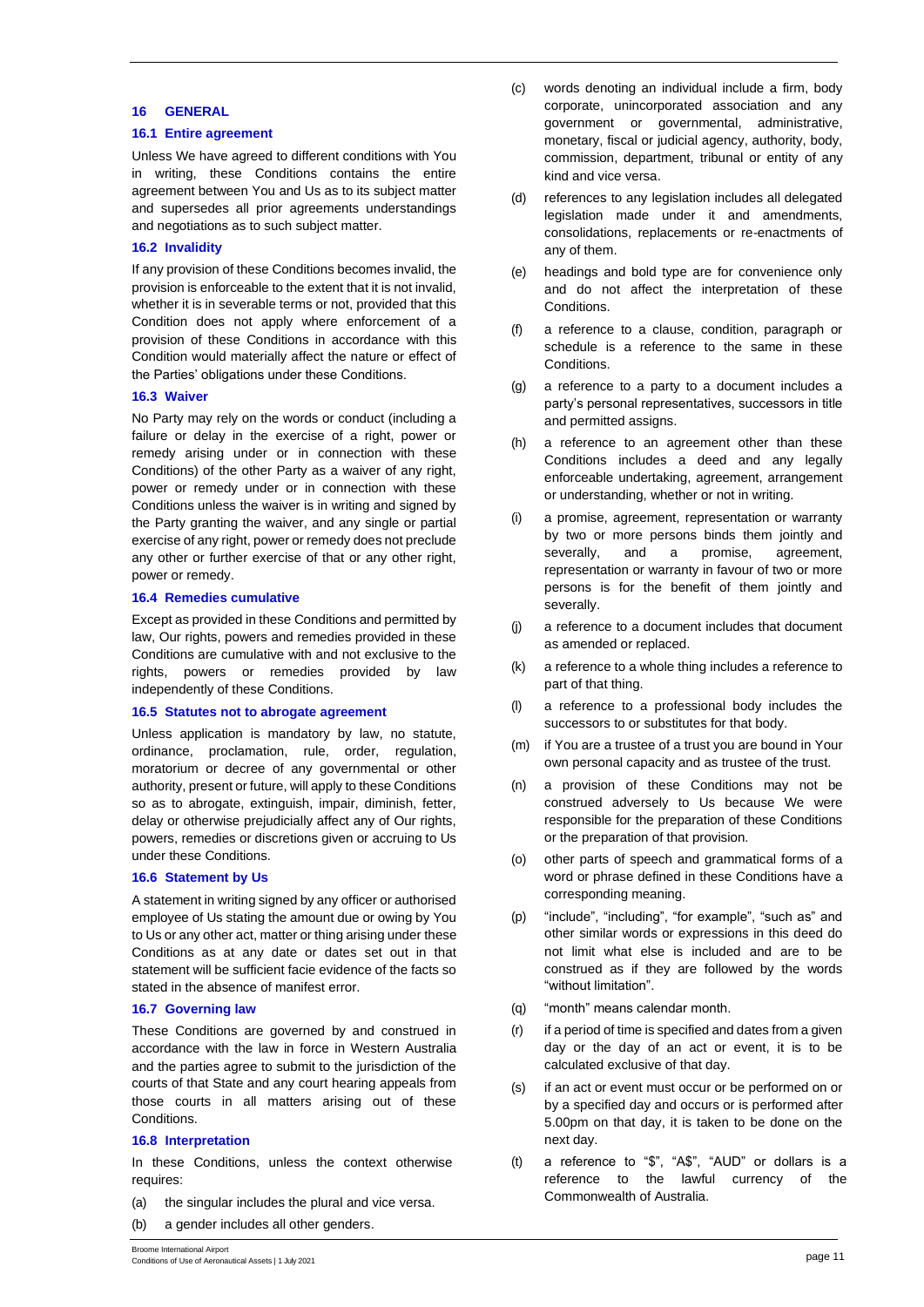# <span id="page-12-0"></span>**SCHEDULE 1 - DEFINITIONS**

In these Conditions:

**Aerodrome Emergency Procedures** means the document detailing those procedures in place from time to time for Airport staff and emergency agencies to follow in the event of an emergency arising, copies of which document are available to users of the Airport from Us on request and form part of the Airport Aerodrome Manual.

**Air Operator's Certificate** means the certificate of that name issued under Division 2 of Part 111 of the *Civil Aviation Act* 1988.

**Air Traffic Control** means any service provided by air traffic control which includes a traffic advisory service, traffic avoidance service, and traffic information.

**Aircraft** means any aircraft including helicopters using the Facilities and Services.

**Aircraft Owner** means the Person named as the registration holder on the Aircraft Certificate of Registration.

**Aircraft Operator** means the Person named as the registered operator of the Aircraft on the Aircraft Certificate of Registration.

**Aircraft Parking Charges** or **APC** means parking charges not already covered by the General Landing Charges.

**Airport** means Broome International Airport situated at MacPherson Street, Broome, Western Australia and includes all hangars, buildings, roads and other improvements and facilities on the Airport.

**Airport Environmental Strategy** means those strategies implemented by Us from time to time in relation to the protection and preservation of the environment.

**Airport Aerodrome Manual** means the manual which is located at Our Offices on the Airport.

**Airport Transport Security Program** means that program which has been put in place from time to time at the Airport.

**Airport Terminal** means those buildings at the Airport known as the airport terminal buildings.

**Airside Secure Area** means all areas which are airside of the security fences on the Airport, including the Security Restricted Area.

**ASIC** means Aviation Security Identification Card.

**Authorised Officer** means an individual with the appropriate authorisation from a party to bind that party to agreed obligations.

**Aviation Charges** means as at the date of these Conditions the charges specified in Schedule 2 which are payable by You in consideration for Your use of the Facilities and Services.

**Aviation Services** means those Aircraft movement facilities and activities, and passenger processing facilities and activities set out in Schedule 3 excluding:

- (a) services provided by Us to commercial ground transport operators, fuel companies and fuel suppliers; and
- (b) those services set out in Condition 2.7.
- **BHS** means the physical baggage handling system

which transports baggage from some Counters along conveyor belts but does not include the transport of baggage from the conveyor belts to Aircraft.

**BIA** means Broome International Airport Pty Ltd ABN 99 074 187 732.

**Business Day** means a day that is not a Saturday, Sunday or public holiday in Western Australia.

**CASA** means the Civil Aviation Safety Authority.

#### **Certificate of Registration** means:

- (a) for an Aircraft on the Australian Register of Aircraft, the certificate of registration issued by CASA under the Civil Aviation Regulations; and
- (b) for foreign Aircraft, the registration of the aircraft on a national register of Aircraft other than the Australian Register of Aircraft.

**Charges** means amounts payable by You pursuant to these Conditions including Aviation Charges and Government Mandated Charges.

**Charter Operations** means any charter operations for transporting people and or goods which are not available to the general public without prior arrangement.

**Common User Conditions** means the conditions in Schedule 4.

**Common User Facilities** include the BHS, the Counters, the Departure/Arrival Equipment, FIDS, Our Equipment, and the PA System, which form part of the Facilities and **Services** 

**Conditions** means these conditions of use of aeronautical assets at the Airport.

**Confidential Information** means all information relating to or developed in connection with or in support of a party's business disclosed or otherwise provided by a party to another party or otherwise obtained by a party which:

- (a) is not trivial in character; or
- (b) is not generally available to the public; or
- (c) if generally available to the public, became available to the public as a result of an unauthorised disclosure or otherwise by reason of a breach of confidence on the part of a party.

**Contaminated** means in relation to any land or water having a substance present in, on or under that land or water at above background concentrations that presents, or has the potential to present, a risk of harm to human health or the environment and **Contamination** has a corresponding meaning.

**Counter** means those counters in the Airport Terminal used for, amongst other things, check in, service and sales.

**Counter Equipment** means the equipment at each Counter.

**CPI** means the Consumer Price Index (all groups) for Perth published from time to time by the Australian Bureau of Statistics.

**CTAF** (Common Traffic Advisory Frequency) means an air traffic frequency at which a mandatory Aircraft radio call is required to be made to pilots of other adjacent aircraft in uncontrolled airspace advising of the pilot's intentions.

**Day** means a period of 24 hours commencing at midnight.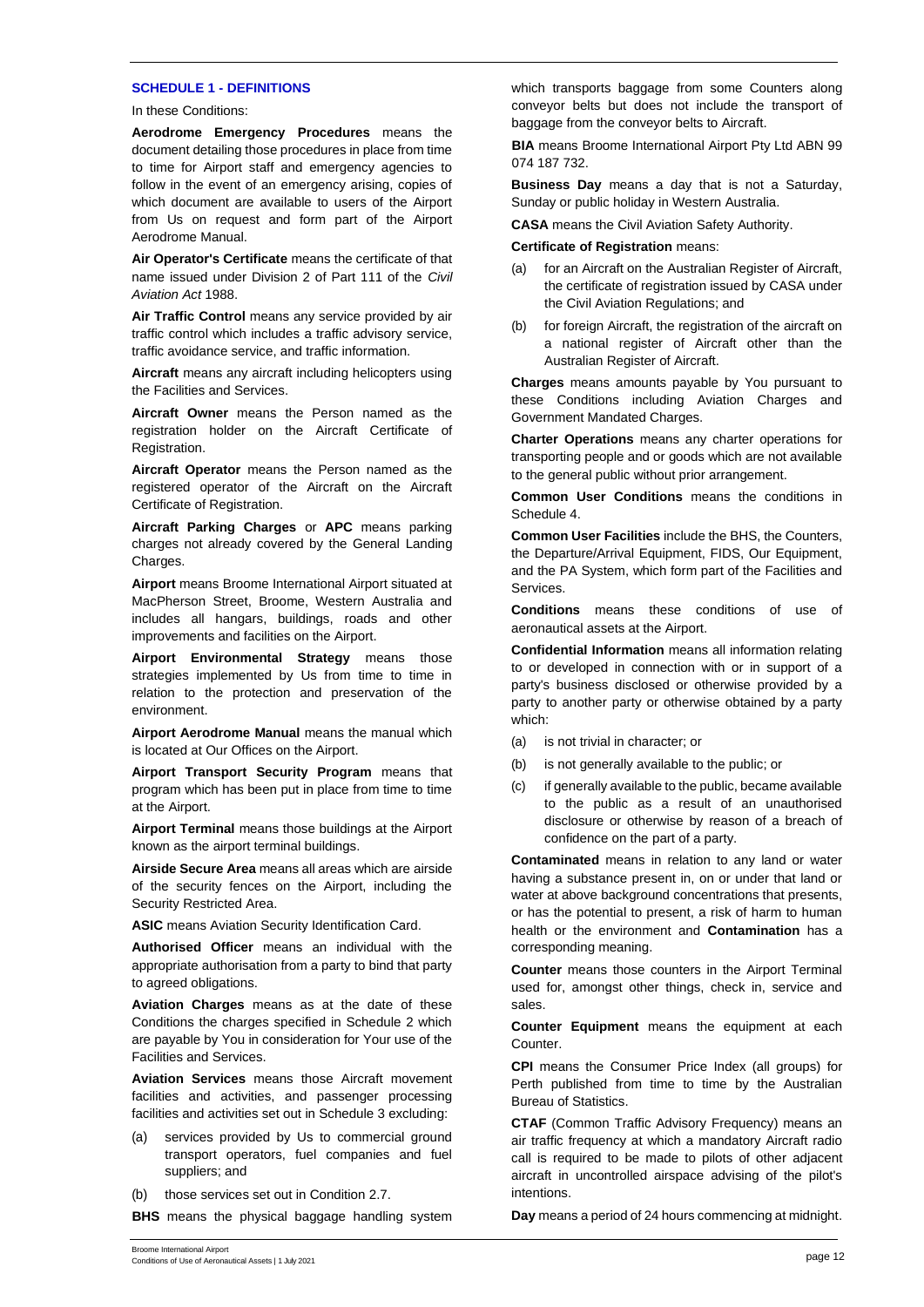**Departure/Arrival Equipment** means the Airport Terminal equipment and departure gate Counters.

**Disembarking Passengers** means all passengers on board an arriving Aircraft including Transit Passengers, Infants, Domestic- On-Carriage and Positioning Crew, but excludes Operating Crew.

**Domestic** means any Aircraft or passenger from origin or destination within Australia.

**Domestic-On-Carriage** means a passenger on an International flight who travels from one Australian port to another.

**Embarking Passengers** means all passengers on board a departing Aircraft including Transit Passengers, Infants, Domestic– On–Carriage and Positioning Crew, but excludes Operating Crew.

**Environmental Law** means any law or regulation, scheme or arrangement for the protection or improvement of the environment including the *Environmental Protection Act 1986* (WA), the *Contaminated Sites Act 2003* (WA) and any other law or regulation, scheme or arrangement for the prevention, reduction, limitation, cessation, offsetting or management of greenhouse gas emissions or concentrations, Contamination, pollution, the production of clean energy and any emissions trading scheme.

**ERSA** means the En Route Supplement Australia.

**Facilities and Services** means all or any part of the Airport made available and services provided by Us for:

- (a) Aircraft landing, take-off, taxiing, movement and parking (including the runways, taxi-ways and aprons);
- (b) Passenger processing facilities and services (including the Aviation Services and the Common User Facilities); and
- (c) for discharging or taking on Passengers or cargo (including the Government Mandated Services).

**FIDS** means Flight Information Display Systems.

**Force Majeure** means any act beyond the reasonable control of a Party including fire, storm, flood, earthquake, explosion, breakdown, strike, labour dispute, accident, lack of transportation, epidemic, pandemic, drought or lack of raw materials, power or supplies, war, revolution, civil commotion, acts of God, blockade or embargo or any law, order, proclamation, decree or requirement of any government or any government, municipal or statutory agency, authority, body, commission, department or tribunal.

**General Aviation Operations** means any Aircraft operations, other than Domestic or International RPT Operations.

**General Landing Charges** or **GLC** means Charges for General Aviation Operations calculated by a dollar amount multiplied by MTOW.

**Government Mandated Charges** means those charges levied by Us and payable by You in accordance with these Conditions for the provision of Government Mandated Services.

**Government Mandated Services** means those services which We provide to You which are mandated by legislation or regulation or any order or direction of any governmental agency, authority, body or department.

**GST Act** means the *A New Tax System (Goods and Services Tax) Act 1999* (Cth) as amended or replaced from time to time.

**GST** means any tax imposed on a Supply by or through the GST Act.

**Infant** means a child under 2 years of age who has not paid to occupy a seat on an Aircraft.

**Insolvency Event** means:

- (a) in respect of a corporate, being in liquidation, provisional liquidation or under administration, having a controller (as defined in section 9 of the Corporations Act) appointed to it or any of its property, becoming an insolvent under administration (as defined in section 9 of the Corporations Act), as a result of the operation of section 459F(1) of the Corporations Act being taken to have failed to comply with a statutory demand or being unable to pay its debts as and when they fall due and payable;
- (b) in the case of a natural person, dying, being unable to pay his or her debts as and when they fall due and payable, having a trustee in bankruptcy appointed, ceasing to be of full legal capacity or otherwise becoming incapable of managing his or her own affairs for any reason;
- (c) in relation to any person, entering into any compromise, arrangement or assignment, whether formal or informal, with any of its creditors; or
- (d) anything analogous or having a substantially similar effect to any of the events specified above occurs.

**Interest Rate** means a rate of interest of 1.5% per month.

**International** means any Aircraft or passenger that arrives at the Airport from an origin outside Australia, or that is departing to a destination outside Australia, and also such passengers or Aircraft in transit through the Airport en-route to or from an International port.

**Major User** means the airlines or Aircraft Operators that are the major users of the Airport including those conducting RPT Operations, coastal surveillance and heavy helicopter operations.

**Military Landing Charges** or **MLC** means Charges applied to military operations of a commercial nature.

**MOWP** means a Method of Working Plan.

**MTOW** means the maximum take-off weight for an Aircraft as specified by the manufacturer.

**NOTAM** means a Notice to Airmen.

**Operating Crew** means Your employees and contractors operating as flight or cabin crew on arriving or departing Aircraft.

**Our Equipment** means any equipment supplied by Us under these Conditions.

**PA system** means Our public address system throughout the Airport Terminal buildings.

**Party** means You or Us and **Parties** means both You and Us.

**Passengers** means all persons on board an Aircraft including persons travelling on points redemption bookings through frequent flyer programs, Transit Passengers, and airline staff travelling on concessional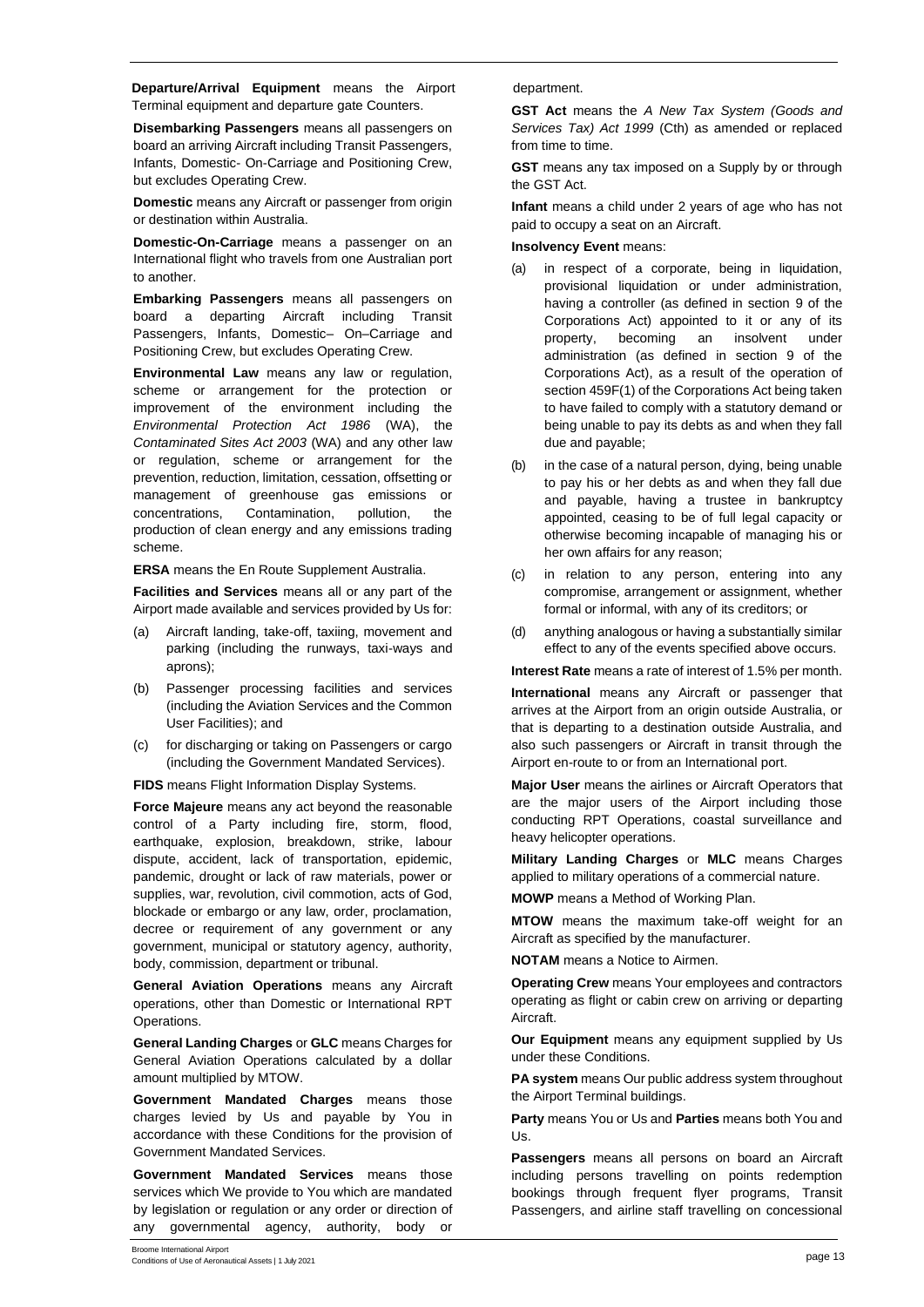fares, but excludes Operating Crew.

**Passenger Facilitation Charge** or **PFC** means the charge for the use of the Airport Terminal and its facilities and services incurred in processing Domestic, International, military and other Passengers.

**PCP** means Pearl Coast Properties Pty Ltd ABN 34 009 197 031.

**Personal Information** has the same meaning as it does under the *Privacy Act 1988* (Cth) (**Privacy Act**).

**Positioning Crew** means Your flight and cabin crew, other than the Operating Crew, arriving into, or departing from the Airport on duty travel for the purpose of positioning for, or returning from, crewing duties.

**PPSA** means the *Personal Property Securities Act 2009* (Cth).

**Registered** in relation to an Aircraft means that the Aircraft has a Certificate of Registration.

**RPT Operations** means air service operations where, for a fee, the Aircraft is operated according to fixed schedules over specific routes and is available to the general public on a regular basis, and includes any such services that may be diverted from another airport to the Airport.

**Security Screening Charge** or **SSC** means the charge relating to security screening of Embarking Passengers and baggage.

**Security Restricted Area** means the regular passenger transport apron area on the southern part of the Airport surrounding to the Airport Terminal.

**Supply** has the meaning given to it in the GST Act.

**Tax invoice** has the meaning given to it in the GST Act.

**Transit Passenger** is a Passenger who arrives and then departs from the Airport on a flight with the same flight number and on the same Aircraft.

**Use** means use of any of the Facilities and Services.

**We**, **Us** or **Our** means BIA and, where applicable, PCP and each of them.

**You** or **Your** means the person using any of the Facilities and Services and, where the context permits, the Aircraft Owner and the Aircraft Operator.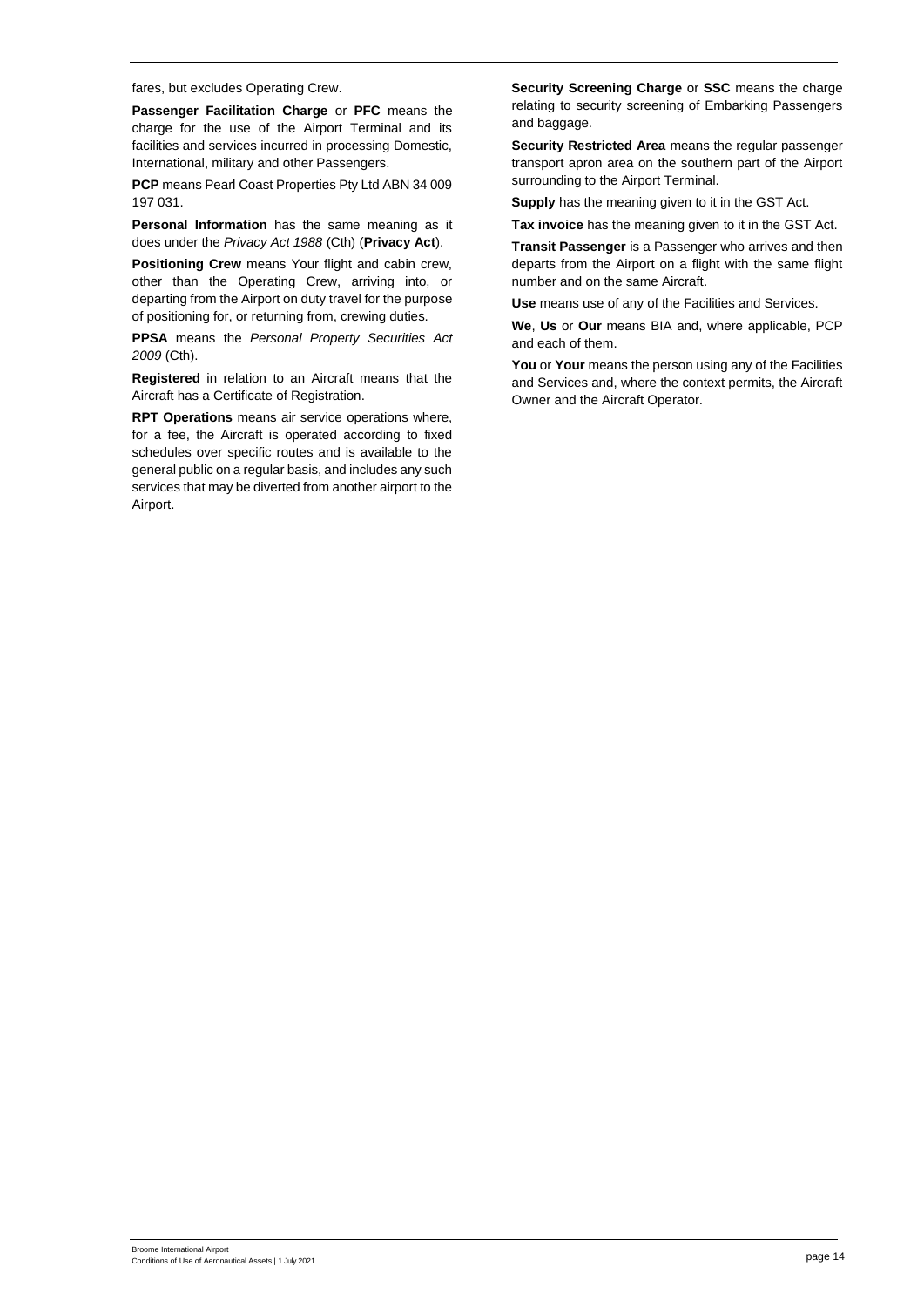# <span id="page-15-0"></span>**SCHEDULE 2 - CHARGES AVIATION CHARGES**

The following Aviation Charges as varied from time to time apply for the use of the Facilities and Services.

# <span id="page-15-1"></span>**1. PASSENGER FACILITATION CHARGE (PFC)**

The PFC applies to all Embarking Passengers and Disembarking Passengers (excluding Transit Passengers) on scheduled RPT Operations and other Aircraft using the Airport Terminal, unless other arrangements are agreed in writing, as follows:

- from 1 July 2021 to 30 June 2022 \$33.48 per head (per arriving and departing Passenger movement) plus GST.
- (b) from 1 July 2022 to 30 June 2023 \$34.31 per head (per arriving and departing Passenger movement) plus GST.
- (c) from 1 July 2023 to 30 June 2024 \$35.17 per head (per arriving and departing Passenger movement) plus GST.
- (d) from 1 July 2024 to 30 June 2025 \$36.05 per head (per arriving and departing Passenger movement) plus GST.
- (e) from 1 July 2025 to 30 June 2026 \$36.95 per head (per arriving and departing Passenger movement) plus GST.

# <span id="page-15-2"></span>**2. SECURITY SCREENING CHARGE (SSC)**

The SSC applies to all Embarking Passengers (excluding Transit Passengers) on Aircraft using the Security Restricted Area, unless other arrangements are agreed in writing, as follows:

- (a) from 1 July 2021 to 30 June 2022 \$13.79 plus GST per departing Passenger.
- (b) on each 1 July after 30 June 2022, We will review and adjust the SSC to reflect a 100% recovery of the costs of providing such services (by determining any under or over recovery of such costs in the previous 12 months and taking such under or over recovery into account in setting the SSC for the next 12 months' period).

#### <span id="page-15-3"></span>**3. GENERAL LANDING CHARGE (GLC)**

The GLC applies to all civil Aircraft operations at the Airport, unless other arrangements are agreed in writing, as follows:

- (a)
- (b) for flights by RPT operators which do not carry passengers who land at the Airport, from 1 July 2021 to 30 June 2022 - \$25.26 per tonne MTOW plus GST.
- (c) for non RPT Operations for Aircraft under 5.7 tons MTOW, from 1 July 2021 to 30 June 2022 - \$26.71 per tonne MTOW plus GST.
- (d) for non RPT Operations for Aircraft equal to or more than 5.7 tonnes MTOW, from 1 July 2021 to 30 June 2022 - \$31.51 per tonne MTOW plus GST.
- (e) for operators who lease or licence a hangar or landing bay at the Airport only, a 25% discount is available for Aircraft not exceeding 2,800kg MTOW who pay within 30 days of the date of Our invoice.

# <span id="page-15-4"></span>**4. MILITARY LANDING CHARGES (MLC)**

As negotiated by the Australian Airports Association from time to time.

**5. AIRSIDE ESCORT CHARGES (AEC)** Airside escort (including attendance on or to an Aircraft and contractor supervision):

(f) \$150.00 per hour plus GST.

# <span id="page-15-5"></span>**6. AIRSIDE ENVIRONMENTAL CHARGES (AECS)**

Where Aircraft Operators are directly responsible and do not complete their own clean-up of fuel and oil spills on the Airport to Our satisfaction, We will clean up any fuel or oil spills at the following rates:

- (g) \$80.00 per hour plus GST (minimum 3 hours if called out).
- <span id="page-15-6"></span>**7. AIRCRAFT PARKING CHARGES**
- (h) Codes A & B Aircraft Parking Fee \$43.00 per day (excluding GST).
- (i) Code C Aircraft Parking Fee \$295.00 per day (excluding GST).

#### **GOVERNMENT MANDATED CHARGES**

There are currently no Government Mandated Charges applicable.